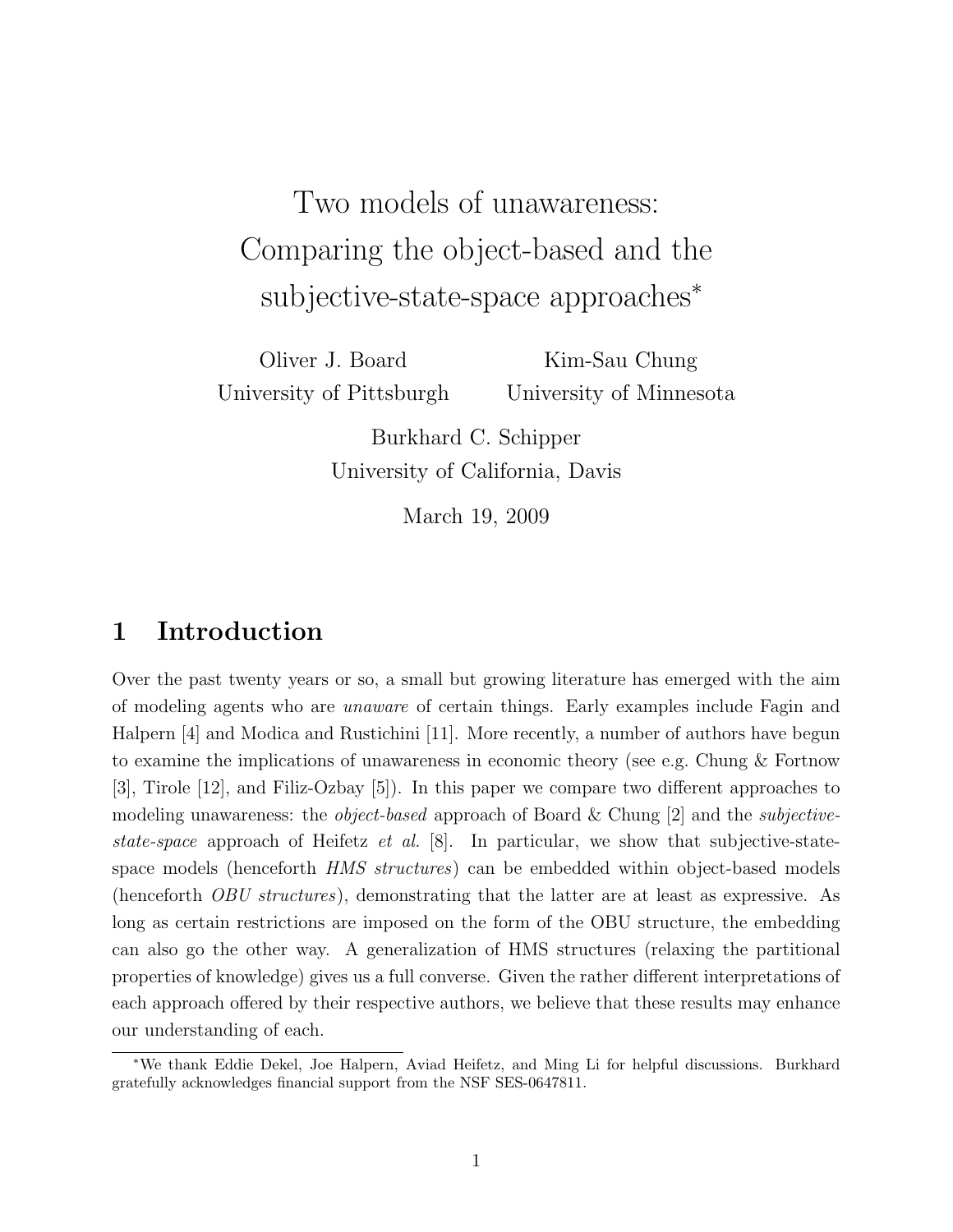# 2 Two models of unawareness

In what follows, we provide a brief presentation of OBU structures and HMS structures. More details, along with proofs of results can be found in Board & Chung  $[2]$  and Heifetz et al. [8, 9].

## 2.1 The object-based approach (Board & Chung [2])

An *OBU structure* is a tuple  $\langle W, O, \{I_i\}, \{A_i\}\rangle$ , where:

- W is a set of states;
- O is a set of objects;
- $\mathcal{I}_i: W \to 2^W$  is an *information function* for agent *i*; and
- $A_i: W \to 2^{\mathsf{O}}$  is an *awareness function* for agent *i*.

Intuitively,  $\mathcal{I}_i(\mathsf{w})$  indicates the states that agent i considers possible when the true state is **w**, while  $A_i(w)$  indicates the objects she is aware of.<sup>1</sup>

In the standard information partition model familiar to economists, events are subsets of the state space, corresponding (roughly) to the set of states in which some given proposition is true. In our model, an event is an ordered pair  $(R, S)$ , where  $R \subseteq W$  is a set of states and  $S \subseteq O$  is a set of objects; we call R the *reference* of the event, corresponding (as before) to the set of states in which some proposition is true; and S is the sense of the event, listing the set of objects referred to in the description of the proposition. (To give an example, the events representing the propositions "the dog barked" and "the dog barked and the cat either did or did not meow" have the same reference but difference senses.) We sometimes abuse notation and write  $(R, a)$  instead of  $(R, \{a\})$ , and  $(w, S)$  instead of  $(\{w\}, S)$ . We use  $\mathcal E$ to denote the set of all events, with generic element E.

We now define two operators on events, corresponding to "not" and "and".

$$
\neg(R, S) = (W \setminus R, S)
$$

$$
\land_j(R_j, S_j) = (\cap_j R_j, \cup_j S_j).
$$

<sup>&</sup>lt;sup>1</sup>In Board & Chung [2] OBU structures also include a subset  $O_w$  of O for each state  $w \in W$ . The scope of quantifiers at a given state w includes only the objects in  $O_w$  (the *real* objects), rather than all of the objects in O. Allowing the  $O_w$  sets to vary across states enables us to captures agents' uncertainty about whether they are aware of everything or not, e.g. "Peter is not sure whether he is aware of everything". The reader who is familiar with Board  $\&$  Chung  $[2]$  can treat the OBU structures in this paper as special cases where  $O_w = O$  for all w.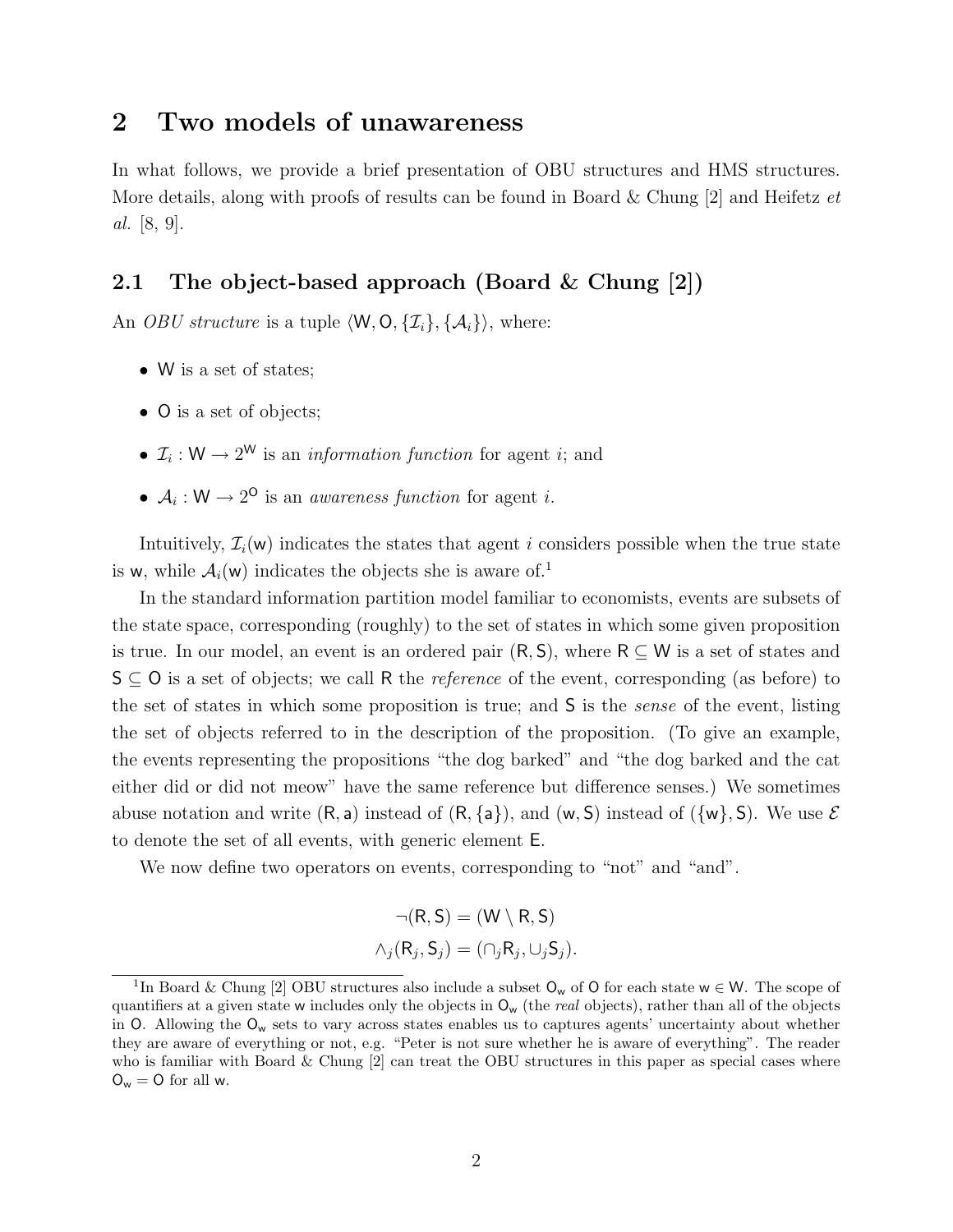The negation of an event holds at precisely those states at which the event does not hold, but it refers to the same set of objects. The conjunction of several events holds only at those states at which all of those events hold, and it refers to each set of objects. It will often be convenient to use disjunction "or" as well, defined in terms of negation and conjunction as follows:

$$
\vee_j(R_j, S_j) = \neg(\wedge_j \neg(R_j, S_j))
$$

$$
= (\cup_j R_j, \cup_j S_j).
$$

We also introduce three modal operators for each agent, representing awareness, implicit knowledge, and explicit knowledge:

$$
A_i(R, S) = (\{w \mid S \subseteq A_i(w)\}, S) \tag{awareness}
$$
 (1)

$$
L_i(R, S) = (\{w \mid \mathcal{I}_i(w) \subseteq R\}, S) \tag{implicit knowledge}
$$
 (2)

$$
K_i(R, S) = A_i(R, S) \wedge L_i(R, S)
$$
 (explicit knowledge) (3)

Intuitively, an agent is aware of an event at w if she is aware of every object in the sense of the event; and the agent implicitly knows an event at state w if the reference of the event includes every state she considers possible. However, implicit knowledge is not the same as explicit knowledge, and the latter is our ultimate concern. Implicit knowledge is merely a benchmark that serves as an intermediate step to modeling what an agent actually knows. Intuitively, an agent does not actually (i.e., explicitly) know an event unless he is aware of the event and he implicitly knows the event. Notice that  $A_i$ ,  $L_i$ , and  $K_i$  do not change the set of objects being referred to.

It is easy to verify that awareness and (implicit) knowledge satisfy the following properties (where we suppress the agent-subscripts):

- **A1**  $\wedge_j \mathsf{A}(\mathsf{R}, \mathsf{S}_j) = \mathsf{A}(\mathsf{R}, \cup_j \mathsf{S}_j)$ A2  $A(R, X) = A(R', X)$  for all R, R' A3  $A(R, \emptyset) = (W, \emptyset)$ A4  $A(R, X) = (R', X)$  for some R' **L1**  $L(W, O) = (W, O)$ **L2**  $\wedge_j \mathsf{L}(\mathsf{R}_j, \mathsf{S}) = \mathsf{L}(\cap_j \mathsf{R}_j, \mathsf{S})$
- L3  $L(R, S) = (R', S)$  for some R'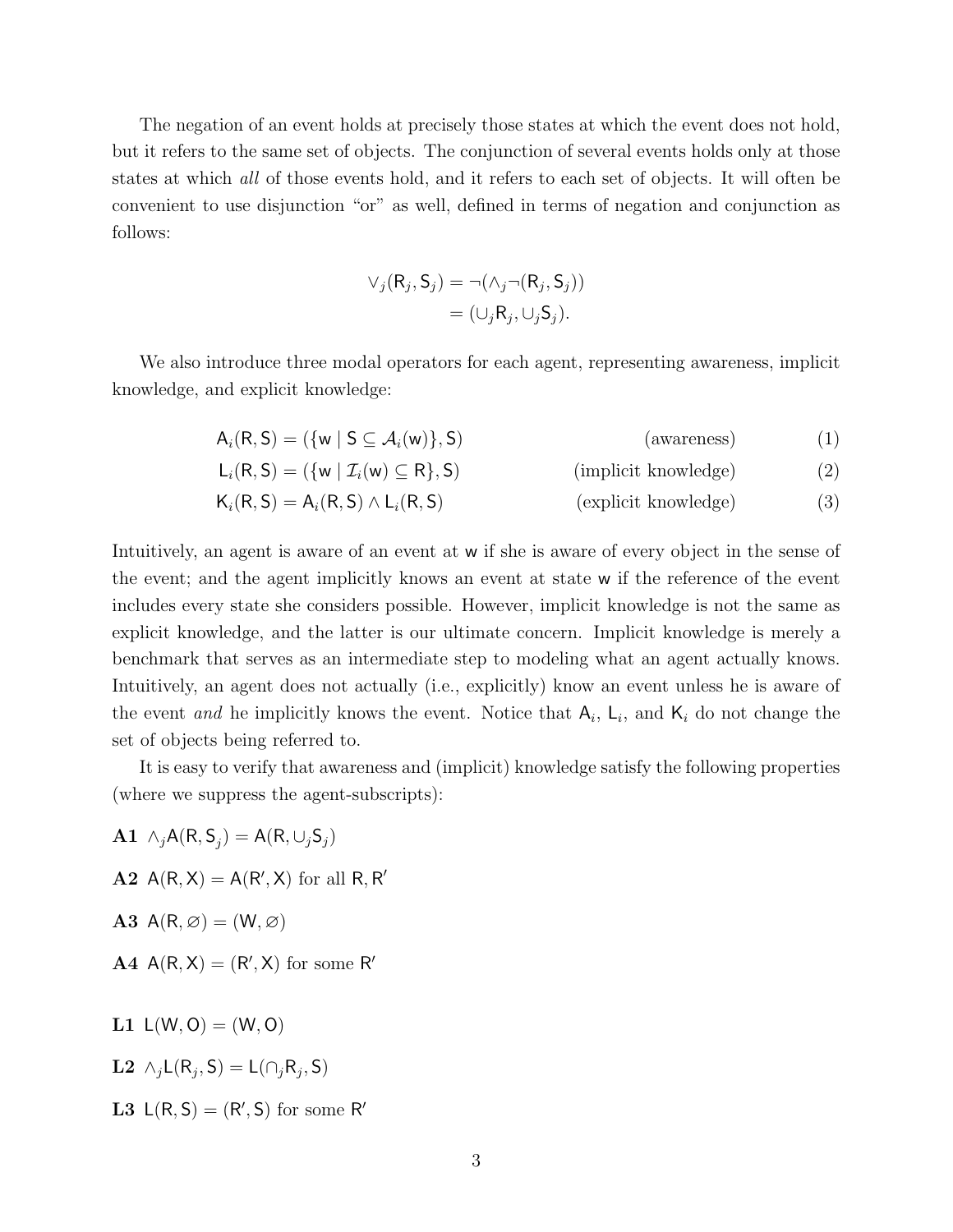L4 if  $L(R, S) = (R', S)$  then  $L(R, S') = (R', S')$ 

In Board & Chung [2] we show that the converse is also true: any awareness/knowledge operator satisfying these properties can be derived from some awareness/information function. Thus  $A1-A4$  and  $L1-L4$  provide a precise characterization of awareness and (implicit) knowledge, respectively.

**Proposition 1** Suppose that  $A_i$  is defined as in (1). Then:

- 1.  $A_i$  satisfies  $A1-A4$ ; and
- 2. if  $\mathsf{A}_i'$  is an operator on events which satisfies  $\mathbf{A1}\text{--}\mathbf{A4}$ , we can find an awareness function  $\mathcal{A}_i$  such that  $\mathsf{A}'_i$  and  $\mathsf{A}_i$  coincide.

**Proposition 2** Suppose that  $L_i$  is defined as in (2). Then:

- 1.  $L_i$  satisfies  $L1-L4$ ; and
- 2. if  $\mathsf{L}'_i$  is an operator on events which satisfies  $\mathbf{L1} \mathbf{L4}$ , we can find an information function  $\mathcal{I}_i$  such that  $\mathsf{L}'_i$  and  $\mathsf{L}_i$  coincide.

### Aside: a formal language

For the sake of transparency, and to aid interpretation, we now show how OBU structures can be used to provide truth conditions for a formal language, a version of first-order modal logic.<sup>2</sup> We start with a set of (unary) predicates,  $P, Q, R, \ldots$ , and an (infinite) set of variables,  $x, y, z, \ldots$  Together with set of objects, O, this generates a set  $\Phi$  of atomic formulas,  $P(a), P(x), Q(a), Q(x), \ldots$ , where each predicate takes as its argument a single object or variable. Let  $\mathcal F$  be the smallest set of *formulas* that satisfies the following conditions:

- if  $\phi \in \Phi$ , then  $\phi \in \mathcal{F}$ ;
- if  $\phi, \psi \in \mathcal{F}$ , then  $\neg \phi \in \mathcal{F}$  and  $\phi \wedge \psi \in \mathcal{F}$ ;
- if  $\phi \in \mathcal{F}$  and  $x \in X$ , then  $\forall x \phi \in \mathcal{F}$ :
- if  $\phi \in \mathcal{F}$ , then  $L_i \phi \in \mathcal{F}$  and  $A_i \alpha \in \mathcal{F}$  and  $K_i \alpha \in \mathcal{F}$  for each agent *i*.

<sup>&</sup>lt;sup>2</sup>In Board & Chung  $[1]$ , we offer a sound and complete axiomatization of this language.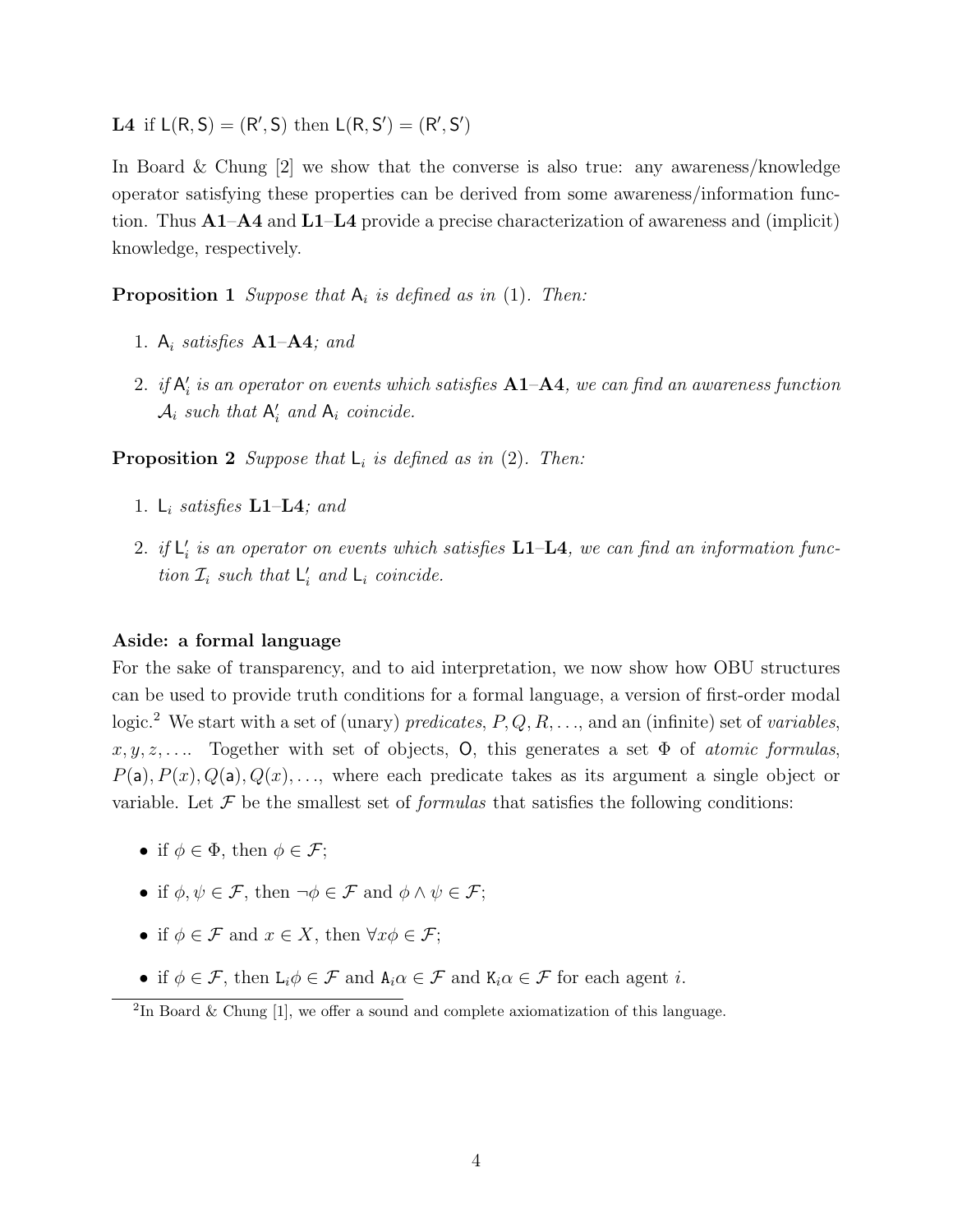Formulas should be read in the obvious way; for instance,  $\forall x \mathbf{A}_i P(x)$  is to be read as "for every x, agent i is aware that x possesses property  $P$ ." Notice, however, that it is hard to make sense of certain formulas: consider  $P(x)$  as opposed to  $P(a)$  or  $\forall x P(x)$ . Although it may be reasonable to claim that a specific object, a, is  $P$ , or that every  $x$  is  $P$ , the claim that x is P seems empty unless we specify which object variable x stands for. In general, we say that a variable  $x$  is *free* in a formula if it does fall under the scope of a quantifier  $\forall x$ , and define our language  $\mathcal L$  to be the set of all formulas containing no free variables.<sup>3</sup> We use OBU structures to provide truth conditions only for formulas in  $\mathcal{L}$ , and not for formulas such as  $P(x)$  that contain free variables.

Take an OBU structure  $M = \langle W, O, \{I_i\}, \{A_i\} \rangle$ , and augment it with an assignment  $\pi(w)(P) \subseteq O$  of objects to every predicate at every state (intuitively,  $\pi(w)(P)$  is the set of objects that satisfy predicate P). If a formula  $\phi \in \mathcal{L}$  is true at state w of OBU structure M under assignment  $\pi$ , we write  $(M, \mathbf{w}, \pi) \models P(\mathsf{a})$ ;  $\models$  is defined inductively as follows:

 $(M, w, \pi) \models P(\mathsf{a})$  iff  $\mathsf{a} \in \pi(w)(P)$ ;

 $(M, w, \pi) \models \neg \phi$  iff  $(M, w, \pi) \not\models \phi$ ;

- $(M, w, \pi) \models \phi \land \psi$  iff  $(M, w, \pi) \models \phi$  and  $(M, w, \pi) \models \psi$ ;
- $(M, w, \pi) \models \forall x \phi$  iff  $(M, w, \pi) \models \phi[a \setminus x]$  for every  $a \in O$  (where  $\phi[a \setminus x]$  is  $\phi$  with all free occurrences of x replaced with  $a$ );<sup>4</sup>
- $(M, w, \pi) \models A_i \phi$  iff  $a \in A_i(w)$  for every object a in  $\phi$ ;

$$
(M, w, \pi) \vDash
$$
  $L_i \phi$  iff  $(M, w', \pi) \vDash \phi$  for all  $w' \in \mathcal{I}_i(w)$ ;

$$
(M, \mathbf{w}, \pi) \vDash \mathbf{K}_i \phi
$$
 iff  $(M, \mathbf{w}, \pi) \vDash \mathbf{A}_i \phi$  and  $(M, \mathbf{w}, \pi) \vDash \mathbf{L}_i \phi$ .

Notice that there is a close connection between sentences of  $\mathcal L$  and OBU events: for any given  $\phi \in \mathcal{L}$ , the reference of the corresponding OBU event is given by the set of states at which  $\phi$  is true, while the sense is simply the set of objects in  $\phi$ 

- if  $\phi$  is an atomic formula of the form  $P(x)$  where x is a variable, then x is free in  $\phi$ ;
- x is free in  $\neg \phi$ , K<sub>i</sub> $\phi$ , A<sub>i</sub> $\phi$ , and L<sub>i</sub> $\phi$  iff x is free in  $\phi$ ;
- x is free in  $\phi \wedge \psi$  iff x is free in  $\phi$  or  $\psi$ ;
- x is free in  $\forall y \phi$  iff x is free in  $\phi$  and x is different from y.

<sup>4</sup>In Board & Chung [2], OBU structures also specify a subset  $O_w$  of O for every  $w \in W$ . In this more general case, we define  $(M, w, \pi) \models \forall x \phi$  iff  $(M, w, \pi) \models \phi[\mathsf{a} \setminus x]$  for every  $\mathsf{a} \in \mathsf{O}_w$ .

<sup>&</sup>lt;sup>3</sup>More formally, we define inductively what it is for a variable to be free in  $\phi \in \mathcal{F}$ :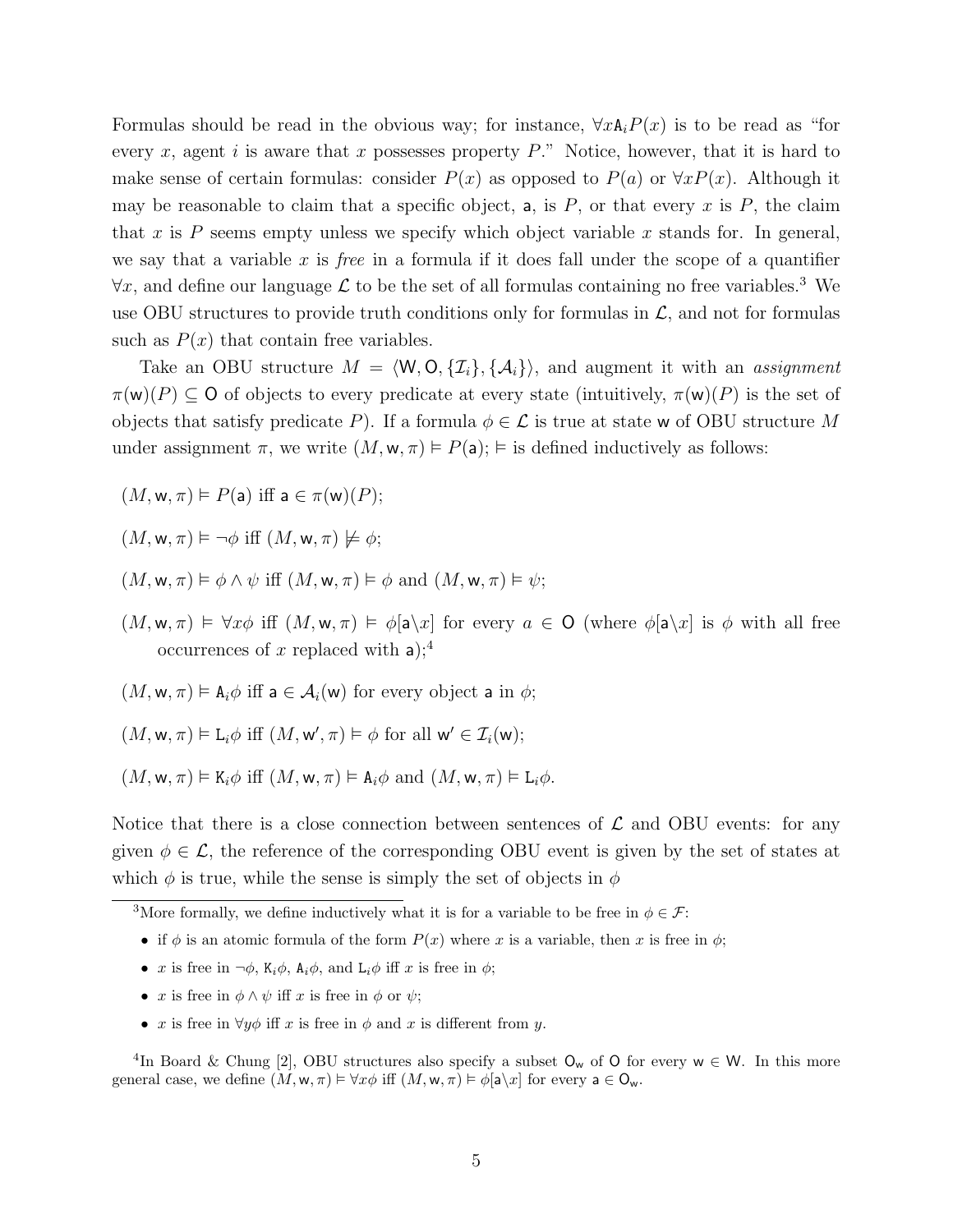To help understand how OBU structures work, consider the following simple example. There are two agents, 1 and 2, and two objects, a and b. There are two issues which are of (potential) interest to our agents: whether or not object  $a$  is  $P$ , and whether or not object b is Q (to borrow a famous example, our agents might be interested in whether or not a dog barks, and whether or not a cat meows). Assume that Agent 1 is aware of object a and knows whether it is P or not, but agent 2 is not and does not. On the other hand, agent 2 is aware of object b and whether it is Q or not, while agent 1 is not and does not.

One OBU structure that could be used to reason about this situation is shown in Figure 1 below. There are two objects,  $O = \{a, b\}$ , and four states,  $W = \{PQ, P\neg Q, \neg PQ, \neg P\neg Q\}$ , where e.g. state  $\neg PQ$  can be thought of as corresponding to the situation where a is not P but **b** is  $Q$ <sup>5</sup> Agent 1's (partitional) information function is given by  $\mathcal{I}_1(PQ) = \mathcal{I}_1(P\cap Q)$  ${PQ, P\neg Q}$  and  $\mathcal{I}_1(\neg PQ) = \mathcal{I}_1(\neg P\neg Q) = {\neg PQ, \neg P\neg Q}$ , and is described by the dashed blue rectangles in Figure 1. Her awareness function is given  $A_1(w) = \{a\}$  for all  $w \in W$ , and is described by the dashed blue arrows. Similarly, agent 2's information function and awareness function are described by the solid red arrows.



Figure 1: An OBU structure

Recall that in an OBU structure, an event is an ordered pair  $(R, S)$ , where  $R \subseteq 2^W$ and  $S \subseteq 2^{\circ}$ . In this example, then, there are  $2^4 \times 2^2 = 64$  distinct OBU events. For many of these, the interpretation is clear: for instance, the event  $(\{PQ, P\neg Q\}, a\})$  can be interpreted as "object **a** is P". But what about the event  $(\{P\neg Q, \neg P\neg Q\}, \varnothing)$ ? This event holds when and only when object **b** is not Q, and yet neither of the objects, in particular not object b, are used to describe it. A natural translation of this event into English would be "nothing is  $Q$ " (indeed, with reference to language described above, the formula  $\forall x \neg P(x)$ 

 ${}^{5}$ For our current purposes, the labeling of the states serves merely to suggest a possible interpretation to the reader and to aid comprehension. This interpretation could be formalized as described above, by augmenting the OBU structure with an assignment. In Board  $&$  Chung  $[2]$  we show how to model properties of objects explicitly as mappings from objects to states, without reference to a formal language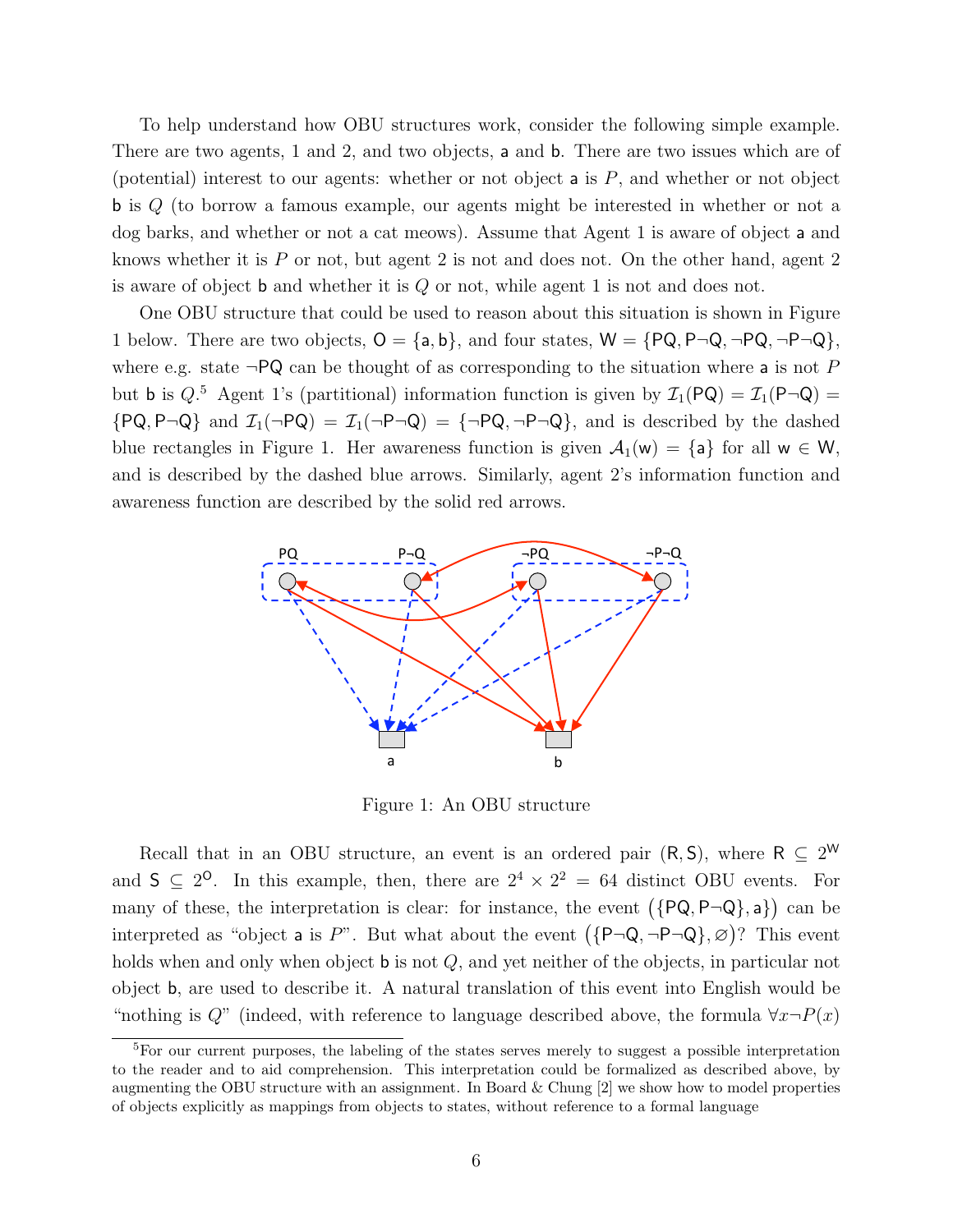would be true in precisely states  $P\neg Q$  and  $\neg P\neg Q$  according to the obvious assignment). In the current example, agent 1 does not know this event (implicitly or explicitly) in any of the states, although she does consider it possible—even though she is unaware of object b. Intuitively, she doesn't rule out the possibility that *something* is  $Q$ , even though she can't imagine what. When the true state is PQ, for example, this is captured by the fact that she considers both states  $PQ$  and  $P\neg Q$  to be possible. Note that is a modeling choice. We could have made different ones: In particular, we could have assumed that if an agent is not aware of anything which possesses a particular property, then that agent believes that nothing is  $Q$ ; this would generate for agent 1 the (irreflexive) information function  $\mathcal{I}_1(PQ) = \mathcal{I}_1(P\cap Q) = \{P\cap Q\}.$  Alternatively, we could have assumed that if an agent is not aware of anything which possesses a particular property, then that agent believes that for sure something possesses that property; this would generate for agent 1 the (irreflexive) information function  $\mathcal{I}_1(PQ) = \mathcal{I}_1(P\neg Q) = \{PQ\}$ . Without a specific context in mind, none of these three modeling choices seems to us more appropriate than the others.

Tables 1 and 2 below describe the agents' awareness and knowledge of these two events, which we label E and F respectively.

| $E = (\{PQ, P\neg Q\}, a)$<br>$E = (\{PQ, P\neg Q\}, a)$<br>basic event            |           | Agent 1           | Agent 2                   |
|------------------------------------------------------------------------------------|-----------|-------------------|---------------------------|
|                                                                                    |           |                   |                           |
|                                                                                    | awareness | $A_1(E) = (W, a)$ | $A_2(E) = (\emptyset, a)$ |
| $L_1(E) = (\{PQ, P\neg Q\}, a)$<br>$L_2(E) = (\emptyset, a)$<br>implicit knowledge |           |                   |                           |
| $K_1(E) = (\{PQ, P\neg Q\}, a)$<br>$K_2(E)=(\emptyset, a)$<br>explicit knowledge   |           |                   |                           |

Table 1: "object a is  $P$ "

|                    | Agent 1                                        | Agent 2                                           |
|--------------------|------------------------------------------------|---------------------------------------------------|
| basic event        | $F = (\{P\neg Q, \neg P\neg Q\}, \varnothing)$ | $F = (\{P\neg Q, \neg P\neg Q\}, \varnothing)$    |
| awareness          | $A_1(F) = (W, \varnothing)$                    | $A_2(F) = (W, \varnothing)$                       |
| implicit knowledge | $L_1(F) = (\emptyset, \emptyset)$              | $L_2(F) = (P \neg Q, \neg P \neg Q, \varnothing)$ |
| explicit knowledge | $K_1(F)=(\emptyset,\emptyset)$                 | $K_2(F) = (P \neg Q, \neg P \neg Q, \varnothing)$ |

Table 2: "nothing is  $Q$ "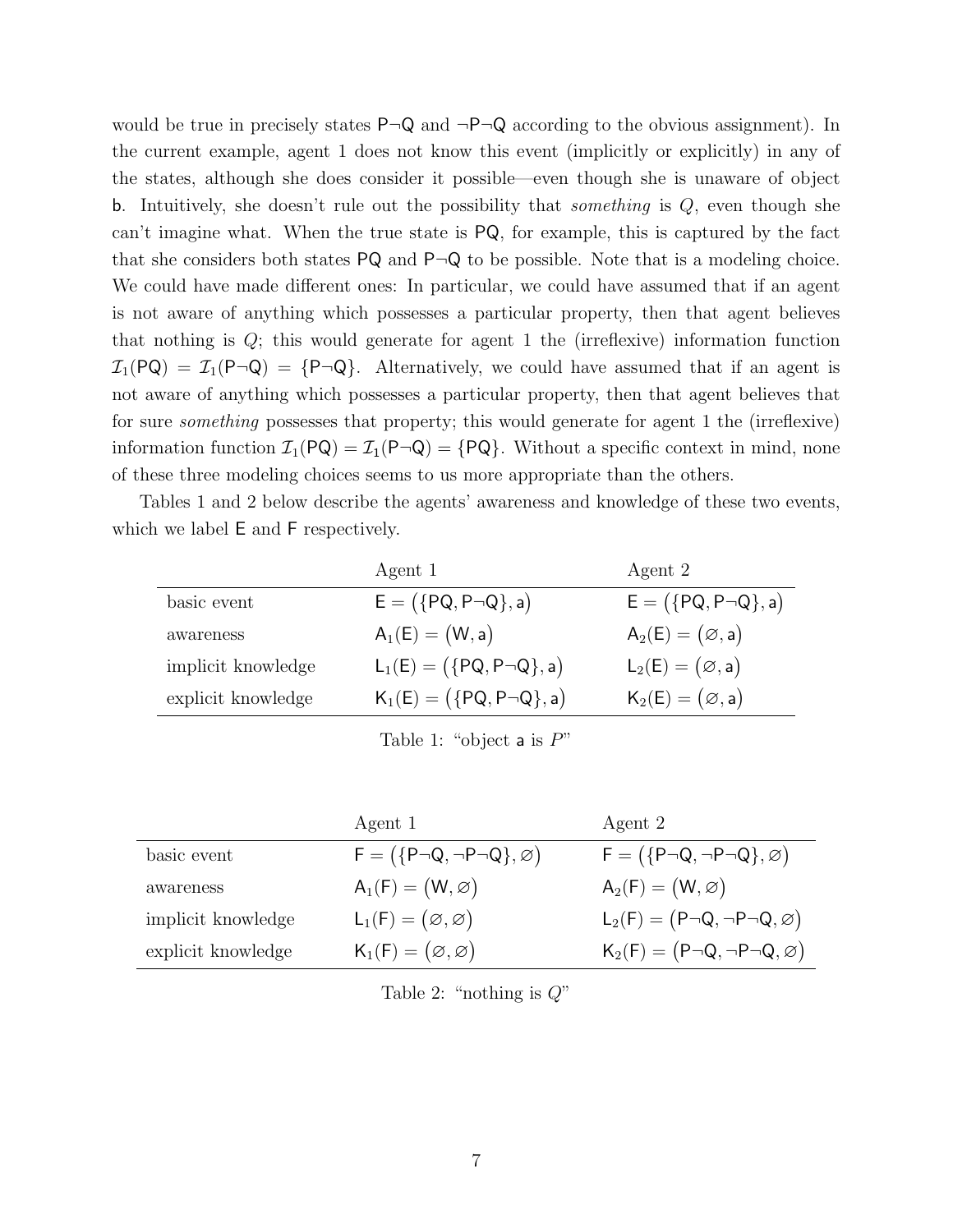### 2.2 The subjective-state-space approach (Heifetz et al. [8, 9])

An *HMS structure*<sup>6</sup> is a tuple  $\langle S, \preceq, r, \Pi_i \rangle$ . The first three components describe the event space. First,  $S = \{S_\alpha\}_{\alpha \in A}$  is a complete lattice of disjoint state spaces, partially ordered by  $\preceq$ . The intended interpretation of the ordering is that if  $S \preceq S'$ , then S is less expressive than S'.  $\Sigma = \bigcup_{\alpha \in A} S_{\alpha}$  is used to denote the set of all states.

Next,  $r = \{r_S^{S'}\}$  $S'$ <sub>S,S'</sub> $\in$ S with  $S\preceq S'$  is a set of surjective projections from each state space to every space that is (weakly) less expressive: if  $w \in S'$ , then  $r_S^{S'}$  $S'(w)$  is the restriction of the description of  $w$  to the more limited vocabulary of  $S$ . These functions are required to commute (so that if  $S \preceq S' \preceq S''$ , then  $r_S^{S''} = r_S^{S'}$  $S'_{S} \circ r_{S'}^{S''}$ , and  $r_{S}^{S}$  is the identity function. The following notation will prove useful. Suppose  $S \preceq S'$ : then if  $w \in S'$ , let  $w_S = r_S^{S'}$  $_{S}^{S'}(w)$ ; and if  $B \subseteq S'$ , let  $B_S = \{w_S \mid w \in B\}$ .

For  $B \subseteq S$ , denote by  $B^{\uparrow} = \bigcup_{\{S'|S \preceq S'\}} \left( r_S^{S'} \right)$  $S'_{S}$ <sup> $-1$ </sup> (*B*) the extension of *B* to all more expressive vocabularies. Then  $E \subseteq \Sigma$  is an *HMS event* if it is of the form  $B^{\uparrow}$  for some  $B \subseteq S$  and some  $S \in \mathcal{S}$ . B is called the basis of E, and  $S = S(E)$  the base-space.

If  $B^{\dagger}$  is an HMS event with basis  $B \subseteq S$ , its negation  $\neg B^{\dagger}$  is defined by  $(S \setminus B)^{\dagger}$ . To handle the case where  $B = S$ , Heifetz *et al.* [8] introduce a distinct event  $\varnothing^S$  ("a logical contradiction phrased with the expressive power available in  $S$ ") for each  $S \in \mathcal{S}$ , and define  $\neg S^{\uparrow} = \varnothing^S$  and  $\neg \varnothing^S = S^{\uparrow}$ .

The conjunction of a set of events  $\{B_\lambda^{\dagger}\}$  $\left\{\lambda\right\}$  is simply the intersection:

$$
\bigwedge_{\lambda}B_{\lambda}^{\uparrow}=\bigcap_{\lambda}B_{\lambda}^{\uparrow},
$$

while disjunction is defined from conjunction in the usual way:

$$
\bigvee_{\lambda} B_{\lambda}^{\dagger} = \neg \left( \bigwedge_{\lambda} \neg B_{\lambda}^{\dagger} \right)
$$

(note that the disjunction of a set of events is not equal to their union, except in the special case where they all have the same base-space).

The  $\Pi_i$  functions are designed to capture the agents' knowledge and awareness. Agent i's possibility correspondence  $\Pi_i : \Sigma \to 2^{\Sigma} \setminus \emptyset$  is assumed to satisfy the following properties:

(0) If  $w \in S$  then  $\Pi_i(w) \subseteq S'$  for some S  $(1) \, w \in \Pi_i^{\uparrow}$ i Generalized Reflexivity (2)  $w' \in \Pi_i(w)$  implies  $\Pi_i(w')$ Stationarity

Confinement

 $6$ We follow the original notation and presentation as closely as possible in this section.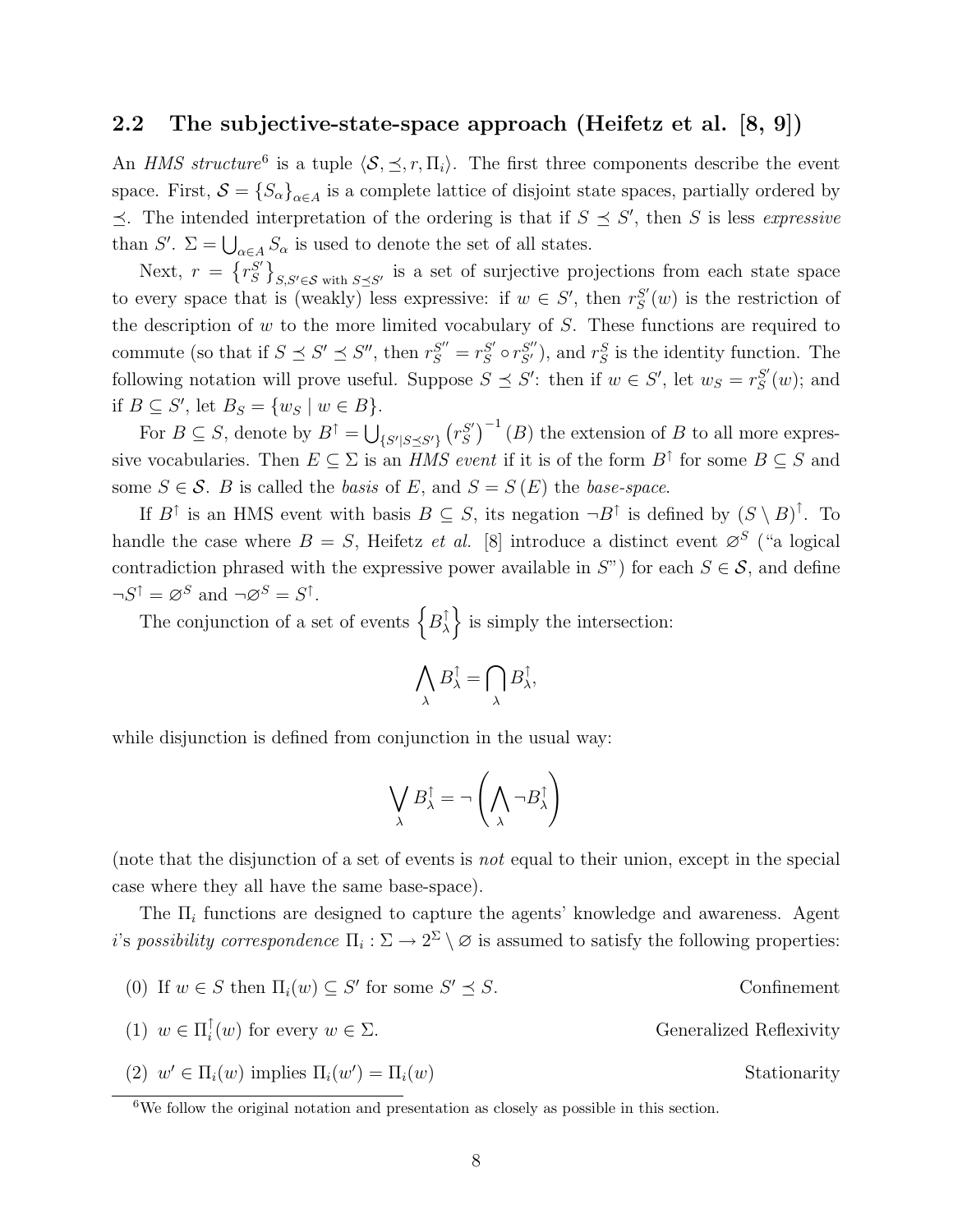(3) If  $w \in S'$ ,  $w \in \Pi_i(w)$  and  $S \preceq S'$ Projections Preserve Awareness (4) If  $w \in S'$  and  $S \preceq S'$  then  $\Pi_i^{\uparrow}(w) \subseteq \Pi_i^{\uparrow}$ i Projections Preserve Ignorance (5) If  $S \preceq S' \preceq S''$ ,  $w \in S''$  and  $\Pi_i(w) \subseteq S'$ Projections Preserve Knowledge  $(\Pi_i(w))_S = \Pi_i(w_S)$ 

Generalized reflexivity and stationarity are the analogues of the partitional properties of possibility correspondences in partitional information structures. Note, however, that  $\Pi_i$ does not necessarily partition the state space  $\Sigma$ . In particular, there could be states in some space at which the possibility set of agent  $i$  is in a different space. Nevertheless, all of the properties of knowledge associated with partitional possibility correspondences in standard state-space models are satisfied (see below). We also consider the case where only properties  $(0), (3), (4),$  and  $(5)$  are imposed, and refer to this larger class of models as *generalized HMS* structures. 7

The knowledge operator can now be defined.

$$
K_i(E) = \{ w \in \Sigma \mid \Pi_i(w) \subseteq E \}
$$

if there is a state w such that  $\Pi_i(w) \subseteq E$ , or

 $K_i(E) = \varnothing^{S(E)}$ 

otherwise.

Awareness is defined by:<sup>8</sup>

$$
A_i(E) = \{ w \in \Sigma \mid \Pi_i(w) \subseteq S(E)^\dagger \}
$$

if there is such a state w such that  $\Pi_i(w) \subseteq S(E)^{\uparrow}$ , or

$$
A_i(E) = \varnothing^{S(E)}
$$

otherwise.

Heifetz et al. [8] show that in HMS structures, the knowledge operator satisfies the following properties:

<sup>&</sup>lt;sup>7</sup>Halpern & Rego [7] also consider such a generalization. Heifetz et al. [10] introduce unawareness structures with probabilistic beliefs that are not required to satisfy generalized reflexivity.

<sup>&</sup>lt;sup>8</sup>Note that Heifetz *et al.* [8] use a different definition of unawareness:  $A_i(E) = K_i(E) \cup K_i(\neg K_i(E))$  (this definition was first adopted by Modica & Rustichini [11]). Although the two definitions coincide in HMS structures (see Halpern & Rego [7] or Heifetz et al. [9], Remark 6), the Modica & Rustichini definition is not appropriate for the case of generalized HMS structures.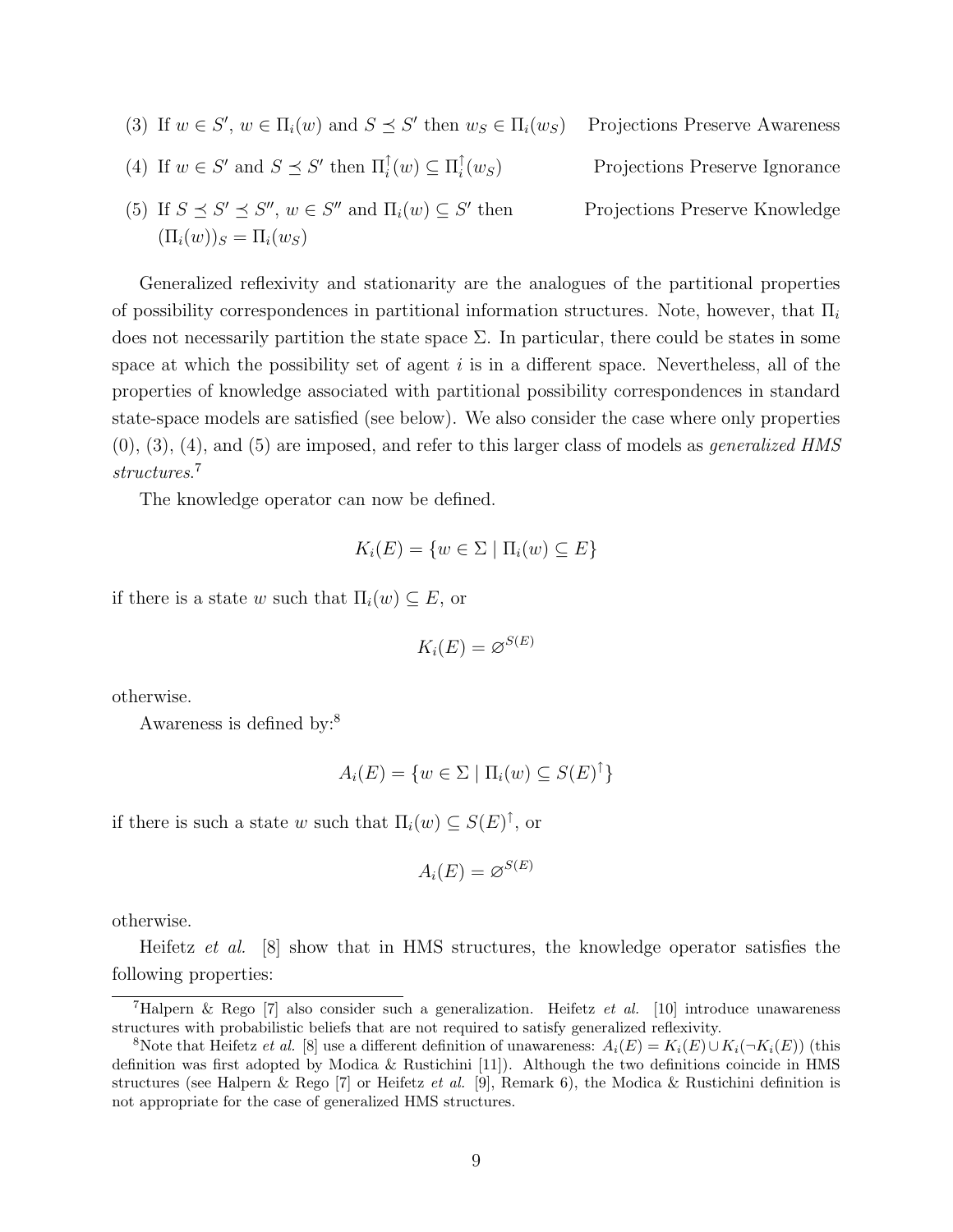(o) If E is an event, then  $K_i(E)$  is an  $S(E)$ -based event

(i) 
$$
K_i(\Sigma) = \Sigma
$$
  
\n(ii)  $K_i(\bigcap_{\lambda \in L} E_{\lambda}) = \bigcap_{\lambda \in L} K_i(E_{\lambda})$   
\n(iii)  $K_i(E) \subseteq E$   
\n(iiii)  $K_i(E) \subseteq K_iK_i(E)$   
\n(iv)  $K_i(E) \subseteq K_iK_i(E)$   
\n(v)  $E \subseteq F$  implies  $K_i(E) \subseteq K_i(F)$   
\nNonotonicity

$$
(vi) \ \neg K_i(E) \cap \neg K_i \neg K_i(E) \subseteq \neg K_i \neg K_i \neg K_i(E) \qquad \text{Negative Non-Introspection}
$$

And Heifetz et al. [8, 9] show that in HMS structures the following properties hold for awareness and knowledge-awareness interaction. Letting  $U_i(E)$  abbreviate  $\neg A_i(E)$ :

| Plausibility                | (vii) $A_i(E) = K_i(E) \cup K_i(\neg K_i(E))$                                                         |  |
|-----------------------------|-------------------------------------------------------------------------------------------------------|--|
| KU Introspection            | (viii) $K_iU_i(E) = \varnothing^{S(E)}$                                                               |  |
| <i>AU</i> Introspection     | (ix) $U_i(E) = U_i U_i(E)$                                                                            |  |
| Weak Necessitation          | (x) $A_i(E) = K_i(S(E)^{\uparrow})$                                                                   |  |
| Strong Plausibility         | (xi) $U_i(E) = \bigcap_{n=1}^{\infty} (\neg K_i)^n(E)$                                                |  |
| Weak Negative Introspection | $(xii) \neg K_i(E) \cap A_i \neg K_i(E) = K_i \neg K_i(E)$                                            |  |
| Symmetry                    | (xiii) $A_i(\neg E) = A_i(E)$                                                                         |  |
| A-Conjunction               | (xiv) $\bigcap_{\lambda \in L} A_i(E_\lambda) = A_i \left( \bigcap_{\lambda \in L} E_\lambda \right)$ |  |
| AK-Self Reflection          | $f(xv)$ $A_iK_i(E) = A_i(E)$                                                                          |  |
| AA-Self Reflection          | $(xvi)$ $A_iA_i(E) = A_i(E)$                                                                          |  |
| A-Introspection             | (xvii) $K_iA_i(E) = A_i(E)$                                                                           |  |

For generalized HMS structures, however, some of these properties may not hold.

Proposition 3 Consider a generalized HMS structure:

1. The knowledge operator  $K_i$  satisfies property (o), Necessitation, Conjunction, and Monotonicity.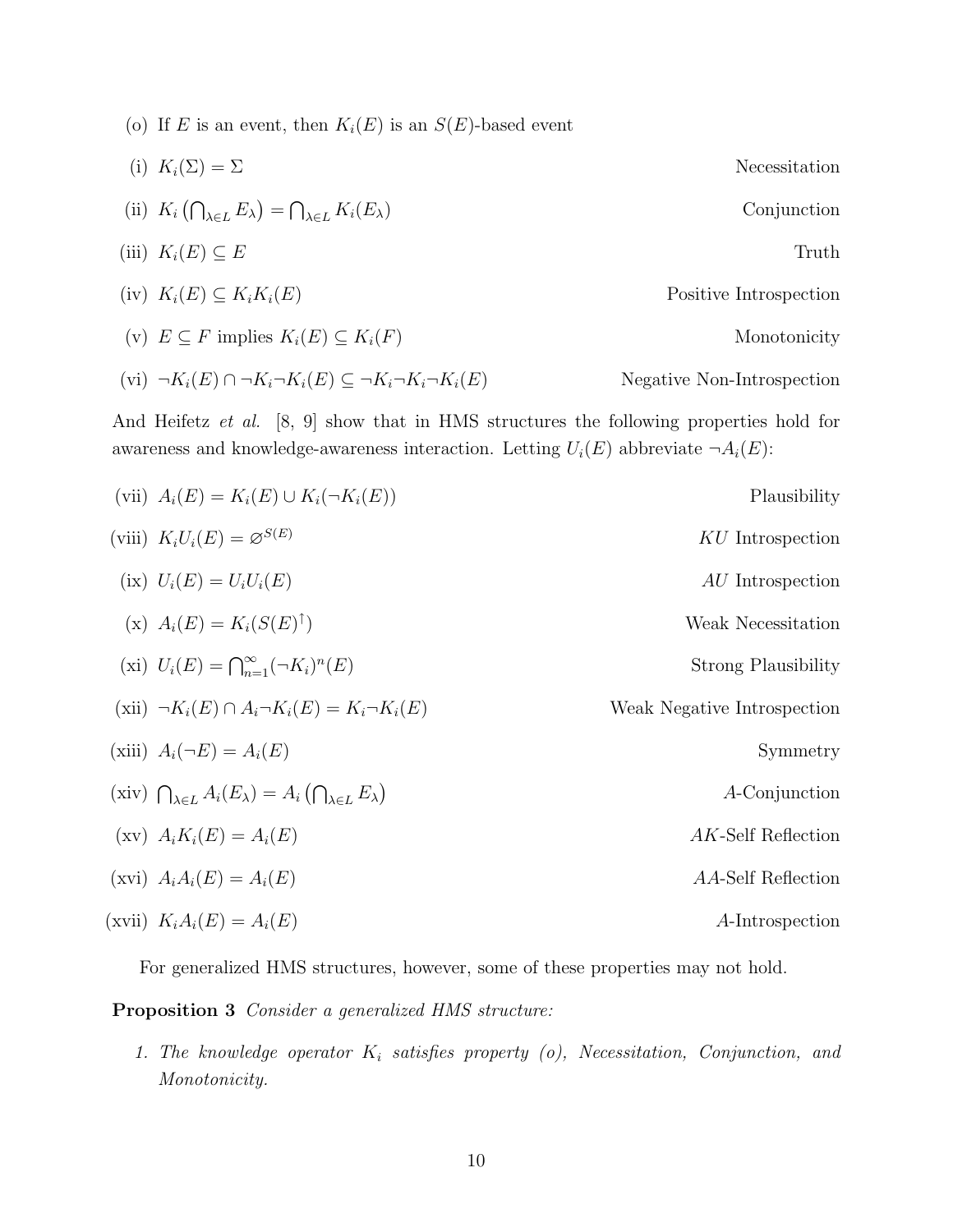2. The awareness and knowledge operators,  $A_i$  and  $K_i$ , satisfy Plausibility with " $\supseteq$ ", AU Introspection, Weak Necessitation, Strong Plausibility with "⊆", Symmetry, A-Conjunction, AK-Self Reflection, AA-Self Reflection, and A-Introspection with " $\subseteq$ ".

In the appendix, we show that Negative Non-Introspection and Weak Negative Introspection may fail when Stationarity is violated (Example 1), and that KU-Introspection may fail when both Generalized Reflexivity and Stationarity are violated (Example 2).

To illustrate the mechanics of HMS structures, consider the example from the previous subsection. Recall that agent 1 is aware of object  $a$ , and knows whether or not it is  $P$ , while agent 2 is aware of object  $\mathbf{b}$ , and knows whether or not it is  $Q$ . An HMS structure describing this situation shown in Figure 2 below.



Figure 2: Example of an HMS structure

The four state spaces  $S = \{S_{\{P,Q\}}, S_{\{P\}}, S_{\{Q\}}, S_{\emptyset}\}\$  (using the obvious notation) are indicated by solid black rectangles. The states are labeled according to whether or not a is P and  $\mathbf b$  is Q, and according to the expressiveness of the vocabulary. For example, at state  $(\neg PQ)_Q \in S_{\{Q\}}$ , object a is not P, but object b is Q, and the vocabulary of that state space is rich enough only to talk about whether or not object **b** is Q; and at state  $(PQ)_{\emptyset} \in S_{\emptyset}$ , a is P and  $\mathbf{b}$  is  $Q$ , although the vocabulary of that state space is not rich enough to talk about either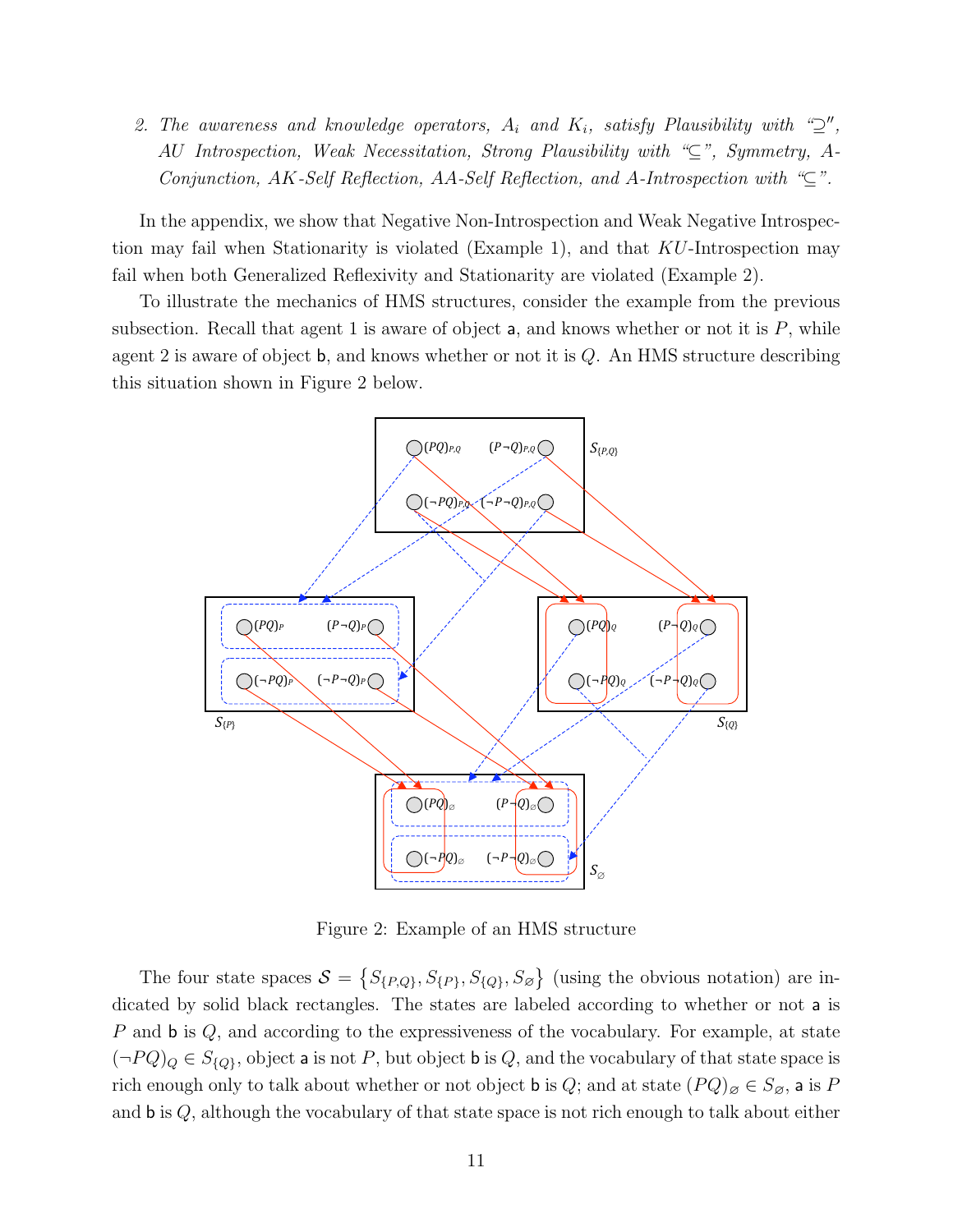of these properties. The r projection functions have been omitted to avoid clutter, but can be figured out from the descriptions of the states, so for example  $r_{S(p)}^{S(p,Q)}$  $S_{\{P\}}^{Q\{P,Q\}}(P\neg Q)_{P,Q} = (P\neg Q)_P,$  $r_{S(\alpha)}^{S_{\{P,Q\}}}$  $S_{\{P,Q\}}^{S_{\{P,Q\}}}(P \neg Q)_{P,Q} = (P \neg Q)_{Q}$ , and  $r_{S_{\varnothing}}^{S_{\{P,Q\}}}$  $S_{S_{\varnothing}}^{S\{P,Q\}}(P\lnot Q)_{P,Q} = (P\lnot Q)_{\varnothing}.$ 

The possibility correspondences for each agent are described by the colored arrows and ovals, dashed blue for agent 1 and solid red for agent 2. For a given state  $w$ , if  $w$  is in an oval, then  $\Pi_i(w)$  is given by all of the states in that oval; otherwise, if  $\Pi_i(w)$  is given by the the states at which the arrow from w points. For example,  $\Pi_1((PQ)_{P,Q}) = \Pi_1((PQ)_P) =$  $\{(PQ)_P,(P\neg Q)_P\}$ , while  $\Pi_1((PQ)_Q) = \Pi_1((PQ)_{\emptyset}) = \{(PQ)_{\emptyset}, (P\neg Q)_{\emptyset}\}.$ 

Recall that in an HMS structure, an event is a subset of some base space, along with all the states in more expressive state spaces that project onto a state in this subset. Thus in the HMS structure above, there are 64 distinct events (see Table 3 below).

| Base space                         |                           |                                                                          |                                 |
|------------------------------------|---------------------------|--------------------------------------------------------------------------|---------------------------------|
| $S_{\{P,Q\}}$                      | $S_{\{P\}}$               | $S_{\{Q\}}$                                                              | $S_{\varnothing}$               |
| $\varnothing^{S_{\{P,Q\}}}$        | $\varnothing^{S_{\{P\}}}$ | $\varnothing^{S_{\{Q\}}}$                                                | $\varnothing^{S_{\varnothing}}$ |
| $\{(PQ)_{P,Q}\}\$                  | $\{(PQ)_P,(PQ)_{P,Q}\}\$  | $\{(PQ)_Q, (PQ)_{P,Q}\}\$                                                |                                 |
| $\{(P\neg Q)_{P,Q}\}\$             |                           | $\{(P\neg Q)_P, (P\neg Q)_{P,Q}\}\mid \{(P\neg Q)_Q, (P\neg Q)_{P,Q}\}\$ |                                 |
| $\{(\neg PQ)_{P,Q}\}\$             |                           |                                                                          |                                 |
| ${(\neg P\neg Q)_{P,Q}}$           |                           |                                                                          |                                 |
| $\{(PQ)_{P,Q}, (P\neg Q)_{P,Q}\}\$ |                           |                                                                          |                                 |
|                                    |                           |                                                                          |                                 |
|                                    |                           |                                                                          | Л                               |

Table 3: HMS events

In section 2.1 above, we considered an OBU event E corresponding to the sentence "object a is  $P^{\prime\prime}$ , and an OBU event F corresponding to the sentence "nothing is  $Q^{\prime\prime}$ . In the HMS structure just described, the equivalent events would be

$$
E = \{(PQ)_P, (P\neg Q)_P, (PQ)_P, (P\neg Q)_P, (P\neg Q)_P, \text{ and}
$$
  

$$
F = \{(P\neg Q)_{\emptyset}, (\neg P\neg Q)_{\emptyset}, (P\neg Q)_P, (\neg P\neg Q)_P, (P\neg Q)_Q, (\neg P\neg Q)_Q, (P\neg Q)_P, (\neg P\neg Q)_P, (P\neg Q)_P, (P\neg Q)_P, (P\neg Q)_P, (P\neg Q)_P, (P\neg Q)_P, (P\neg Q)_P, (P\neg Q)_P, (P\neg Q)_P, (P\neg Q)_P, (P\neg Q)_P, (P\neg Q)_P, (P\neg Q)_P, (P\neg Q)_P, (P\neg Q)_P, (P\neg Q)_P, (P\neg Q)_P, (P\neg Q)_P, (P\neg Q)_P, (P\neg Q)_P, (P\neg Q)_P, (P\neg Q)_P, (P\neg Q)_P, (P\neg Q)_P, (P\neg Q)_P, (P\neg Q)_P, (P\neg Q)_P, (P\neg Q)_P, (P\neg Q)_P, (P\neg Q)_P, (P\neg Q)_P, (P\neg Q)_P, (P\neg Q)_P, (P\neg Q)_P, (P\neg Q)_P, (P\neg Q)_P, (P\neg Q)_P, (P\neg Q)_P, (P\neg Q)_P, (P\neg Q)_P, (P\neg Q)_P, (P\neg Q)_P, (P\neg Q)_P, (P\neg Q)_P, (P\neg Q)_P, (P\neg Q)_P, (P\neg Q)_P, (P\neg Q)_P, (P\neg Q)_P, (P\neg Q)_P, (P\neg Q)_P, (P\neg Q)_P, (P\neg Q)_P, (P\neg Q)_P, (P\neg Q)_P, (P\neg Q)_P, (P\neg Q)_P, (P\neg Q)_P, (P\neg Q)_P, (P\neg Q)_P, (P\neg Q)_P, (P\neg Q)_P, (P\neg Q)_P, (P\neg Q)_P, (P\neg Q)_P, (P\neg Q)_P, (P\neg Q)_P, (P\neg Q)_P, (P\neg Q)_P, (P\neg Q)_P, (P\neg Q)_P, (P\neg Q)_P, (P\neg Q)_P, (P\neg Q)_P, (P\neg Q)_P, (P\neg Q)_P, (P\neg Q)_P, (P\neg Q)_P, (P\neg Q)_P, (P\neg Q
$$

We analyze the agent's awareness and knowledge of these events in the tables 4 and 5 below.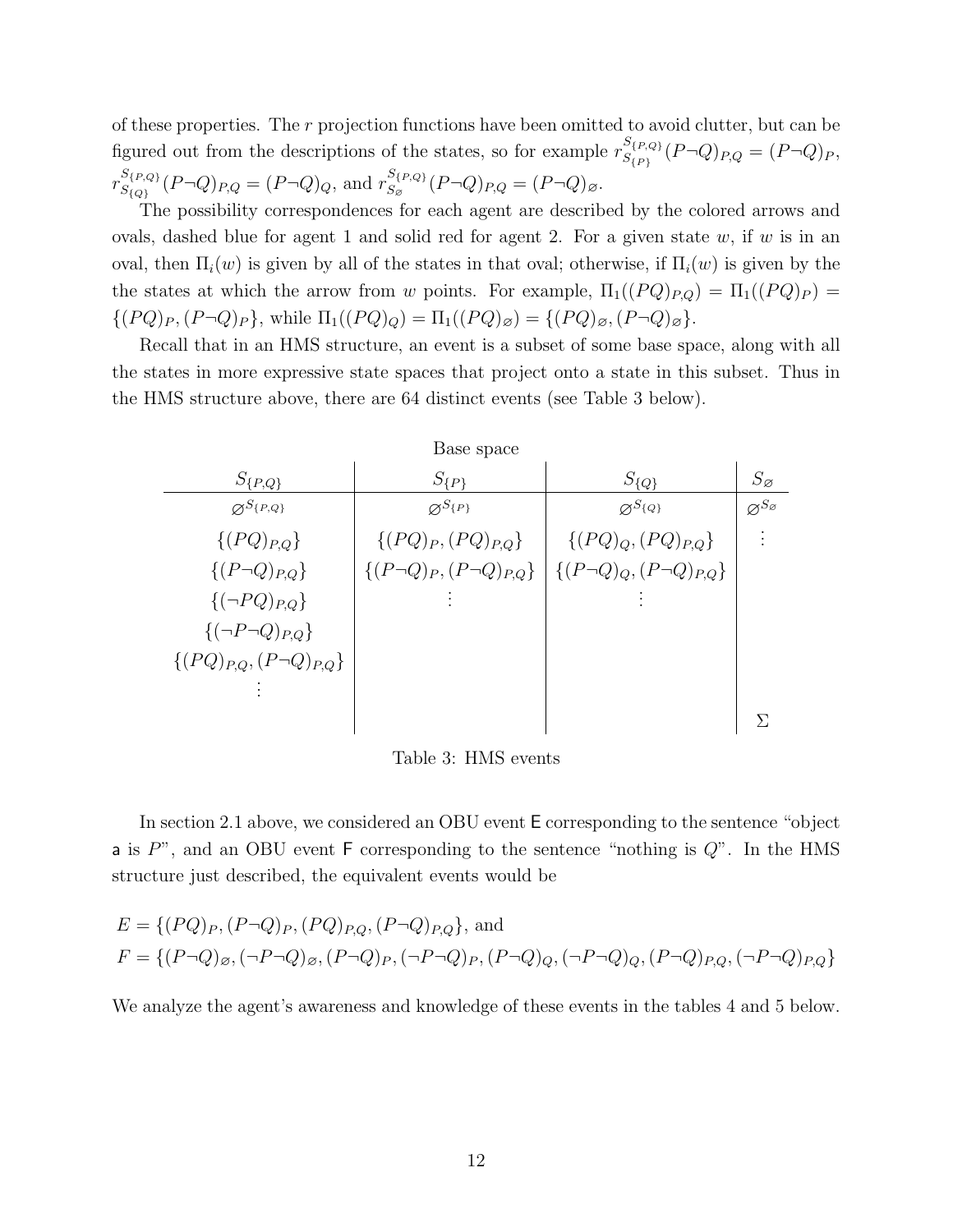|             | Agent 1                               | Agent 2                            |
|-------------|---------------------------------------|------------------------------------|
| basic event | H.                                    | $H_r^r$                            |
| awareness   | $A_1(E) = S_{\{P\}} \cup S_{\{P,Q\}}$ | $A_2(E) = \varnothing^{S_{\{P\}}}$ |
| knowledge   | $K_1(E) = E$                          | $K_2(E) = \varnothing^{S_{\{P\}}}$ |

Table 4: "object a is  $P$ "

|             | Agent 1                                  | Agent 2           |
|-------------|------------------------------------------|-------------------|
| basic event | H'                                       | H'                |
| awareness   | $A_1(F) = \Sigma$                        | $A_2(F) = \Sigma$ |
| knowledge   | $K_1(F) = \varnothing^{S_{\varnothing}}$ | $K_2(F) = F$      |

Table 5: "nothing is  $Q$ "

# 3 Comparing the two models

We've shown how both an OBU structure (Figure 1) and an HMS structure (Figure 2) can be used to represent a simple story involving two agents and two propositions. Although the approaches are clearly different, it is natural to ask whether there are any equivalences between the two. In this section, we argue that all of the relevant information encoded in the HMS structure is embedded within the OBU structure, and all of the relevant information encoded in the OBU structure is embedded within the HMS structure.

Given the very different interpretations of their respective models provided by Board & Chung  $[2]$  and by Heifetz *et al.*  $[8]$ , we believe these results add value to both types of model: in particular, they show that the HMS model can implicitly handle quantified events such as event F above ("nothing is  $Q$ "); and that the unawareness analyzed by the OBU model, even though motivated in terms of objects, can be re-interpreted in terms of a proposition-based approach.

The obvious starting point when comparing the two structures depicted in figures 1 and 2 is to consider the event spaces in each case. Notice that there are 64 distinct events in each case. For each HMS event there is a corresponding OBU event, and for each OBU event there is a corresponding HMS event. This is the key to the embedding results. To illustrate the first half of this claim, consider HMS event  $E$  ("object  $a$  is  $P$ "). This corresponds to OBU event E. In general, for a given HMS event, the sense of the equivalent OBU event is determined by the base space of the HMS event, and the reference is determined by the states in the richest state space of the HMS structure. Of course showing this correspondence is not sufficient to demonstrate equivalence between the two models. We must also show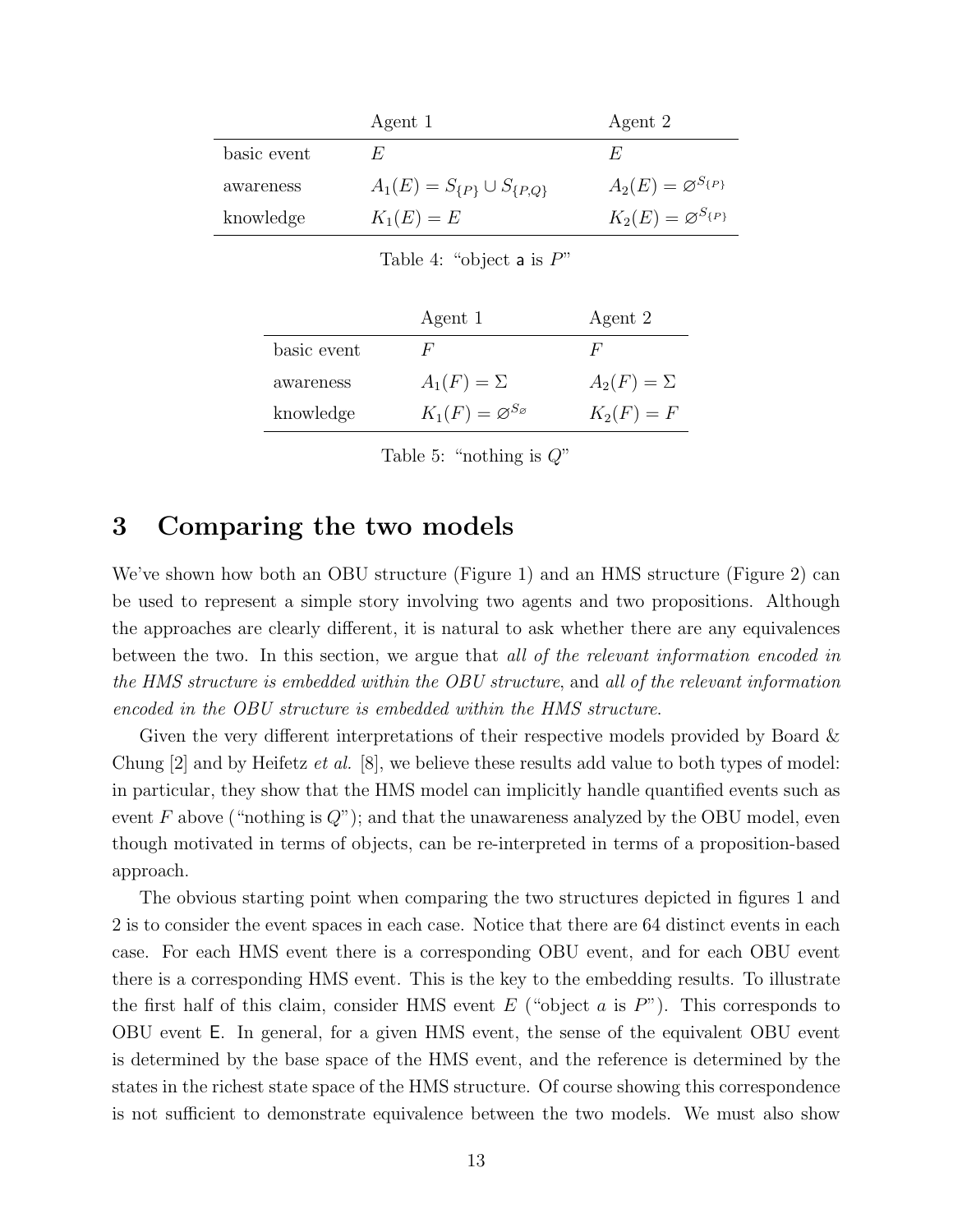correspondence is preserved under negation, conjunction, knowledge and awareness. Tables  $1 - 4$  demonstrate that this is indeed the case for events E and F. We now formalize the notion of an embedding, and prove our main result.

Let a knowledge-awareness structure (KA structure) consist of

- 1. a set of events,  $\mathcal E$
- 2. a negation operator,  $\neg : \mathcal{E} \to \mathcal{E}$
- 3. a conjunction operator,  $\wedge : \mathcal{E} \times \mathcal{E} \rightarrow \mathcal{E}$
- 4. a knowledge operator for each agent  $i, K_i : \mathcal{E} \to \mathcal{E}$
- 5. an awareness operator for each agent  $i, A_i : \mathcal{E} \to \mathcal{E}$

(With slight abuse of terminology, in what follows we use "OBU structure" (or "HMS structure") to refer to the KA structure derived from a particular OBU (or HMS) structure, as well to refer to the original structure itself.)

Take two KA structures,  $M^1 = (\mathcal{E}^1, \neg^1, \wedge^1, K_i^1, A_i^1)$  and  $M^1 = (\mathcal{E}^2, \neg^2, \wedge^2, K_i^2, A_i^2)$ . We say that  $M^1$  can be *embedded in*  $M^2$  if there is an injective function  $f: \mathcal{E}^1 \to \mathcal{E}^2$  with the following properties

- $f(\neg^1 E) = \neg^2 f(E)$
- $f(E \wedge^1 F) = f(E) \wedge^2 f(F)$
- $f(K_i^1(E)) = K_i^2 f(E)$
- $f(A_i^1(E)) = A_i^2 f(E)$

Our main result says that generalized HMS structures can be embedded in OBU structures and vice versa.

#### Theorem 1

- (a) Every generalized HMS structure can be embedded in some OBU structure;
- (b) Every OBU structure can be embedded in some generalized HMS structure.

The need to consider generalized HMS structures to obtain this embedding result arises (roughly) because Heifetz et al. [8] impose "partitional" properties on their possibility correspondences (Generalized Reflexivity and Stationarity), while Board & Chung [2] make no such restrictions. This raises an obvious question: Do the embeddings preserve these partitional properties? To be more precise, can we embed every HMS structure into an OBU structure that is partitional in some appropriate sense, and vice versa? To answer this question, consider the following restrictions on an OBU structure: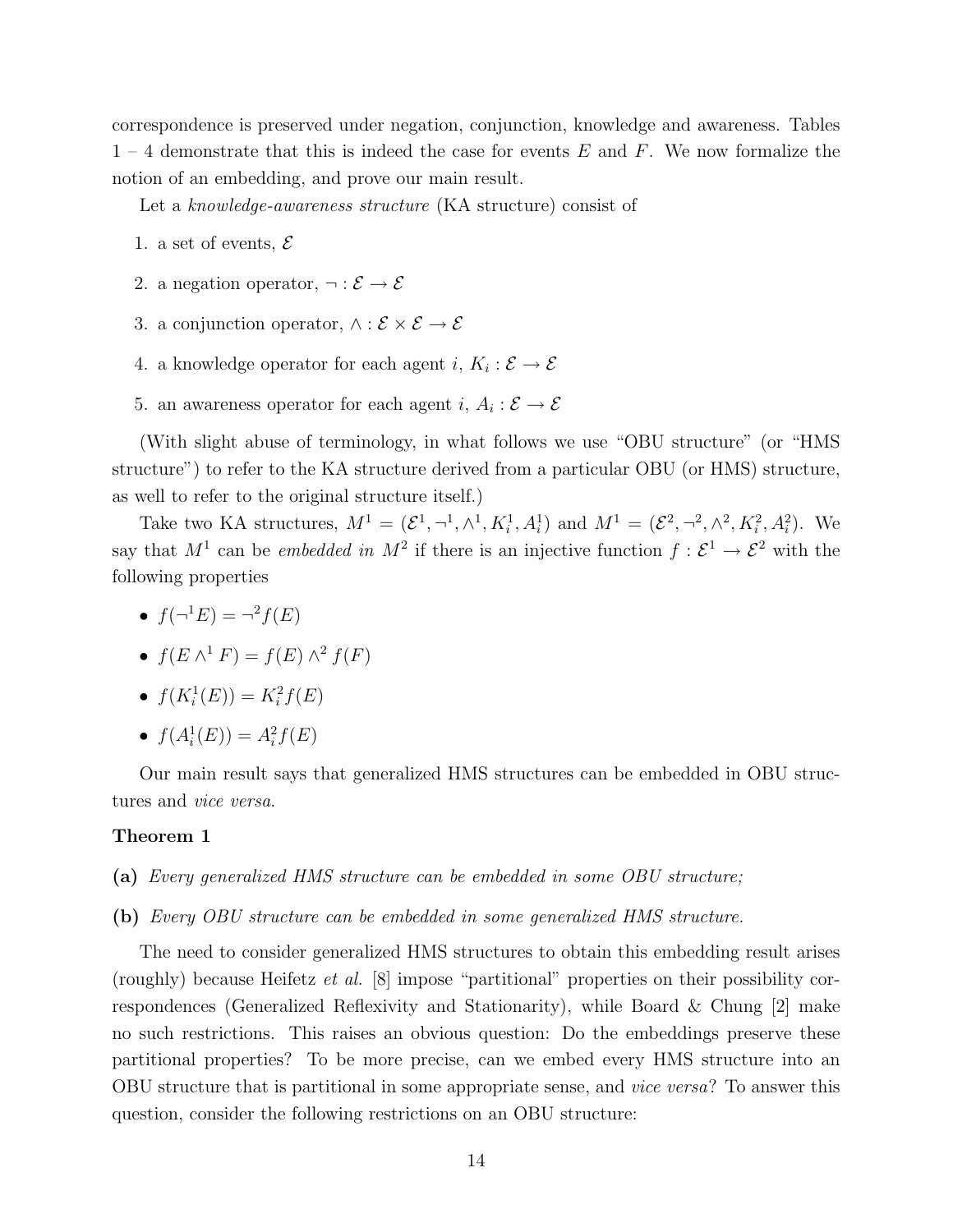- 1. reflexivity:  $w \in \mathcal{I}_i(w)$
- 2. stationarity: If  $w' \in \mathcal{I}_i(w)$  then  $\mathcal{I}_i(w') = \mathcal{I}_i(w)$
- 3. measurability:  $w' \in \mathcal{I}_i(w)$ , then  $\mathcal{A}_i(w') = \mathcal{A}_i(w)$

The following proposition now provides a partial answer to our question:

#### Proposition 4

- (a) Every HMS structure can be embedded in some OBU satisfying reflexivity and stationarity;
- (b) Every OBU structure satisfying reflexivity, stationarity and measurability can be embedded in some HMS structure.

The difference between part (a) and the *quasi*-converse, (b), is the measurability condition. Example 3 in the appendix shows that, with the embedding defined in the proof of Theorem 1(a), not every HMS structure can be embedded in an OBU structure satisfying reflexivity, stationarity and measurability. It is an open question whether measurability can be preserved with an alternative embedding. We can show that measurability of the OBU structure is required for part (b) of the Proposition: Example 4 in the appendix provides an OBU structure that satisfies reflexivity and stationarity but not measurability that cannot be embedded in an HMS structure with any embedding (of course, by Theorem 1(b), it can be embedded in some generalized HMS structure).

# 4 Conclusion

We have attempted to provide a direct comparison between two rather different approaches to modeling agents' unawareness: the object-based approach of Board & Chung [2] and the subjective-state-space approach of Heifetz *et al.* [8]. Our main result, Theorem 1, shows HMS structures can be embedded within OBU structures, and vice versa.

We believe that this result helps us understand both models better, adding value to each. In the case of OBU structures, the embedding result shows that it is valid to interpret the set of objects as propositions, so that (un)awareness of basic propositions provides the foundations for (un)awareness of more complex propositions, as is the case in most of the other related literature. On the other hand, we believe there may be some benefit in maintaining the distinction the objects and the properties they satisfy. Although the OBU structures described above derive an agent's unawareness of propositions from her unawareness of the objects described by those propositions, one can envisage an extension where unawareness of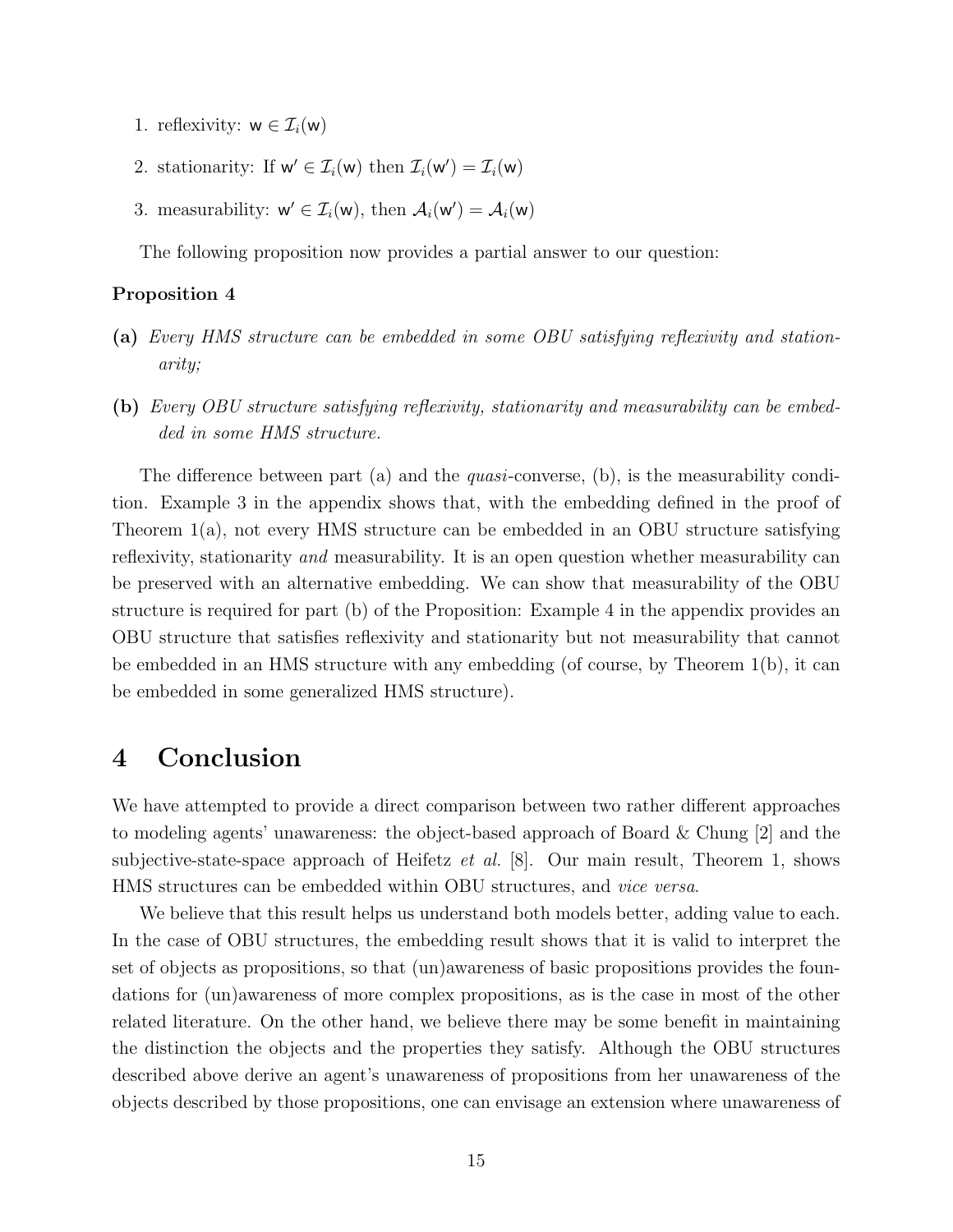properties is also modeled. A property-unawareness function could work (roughly) as follows: if an agent is unaware of a given property, then she would be unaware of any event containing one state but not another, where the two states could only be distinguished by whether or not various objects satisfied that property. Combining such a property-unawareness function with the object-unawareness function analyzed above would allow us to separate two kinds of unawareness: and agent could be unaware that "Yao Ming is tall" either because she has no idea who Yao Ming is or because she does not understand the concept of height.

The embedding results may also allow a re-interpretation of HMS structures. Note that both OBU structures and HMS structures can be used to provide semantics for formal languages that can be used to describe what agents know and what they are aware of. Both sets of authors provide details of how this can be done, along with sound and complete axiomatizations (Board & Chung [2] and Heifetz et al. [9]).<sup>9</sup> But while Heifetz et al. use propositional modal logic, Board & Chung use the considerably richer language of first-order modal logic, allowing us to separate objects from the properties they may or may not satisfy, and also enabling quantification over those objects. The proof of Theorem 1 (b) above suggests that HMS structures can be used to capture quantification, and therefore perhaps also to provide semantics for a first-order logic.

# A Appendix

#### Proof of Proposition 3.

### Part 1:

(o) Suppose that E is an event. We need to show that there exists a basis  $D \subseteq S(E)$  such that  $D^{\uparrow} = K_i(E)$ . Assume  $K_i(E)$  is nonempty. Define  $D = \{w \in S(E) \mid \Pi_i(w) \subseteq E\}$ . By Confinement and the definition of  $K_i$ -operator,  $D = K_i(E) \cap S(E)$ .

We first show that  $D^{\uparrow} \subseteq K_i(E)$ . Let  $w \in D^{\uparrow}$ ,  $w \in S$  for some  $S \succeq S(E)$ . Then  $w_{S(E)} \in D$ . Hence, by definition of D and Confinement,  $\Pi_i(w_{S(E)}) \subseteq E \cap S(E)$ . We claim that  $\Pi_i(w) \subseteq E$ . Since  $w \in D^{\uparrow}$ ,  $w \in S$  for  $S \succeq S(E)$  then by Confinement  $\Pi_i(w) \subseteq S'$  for some  $S' \preceq S$ . By Projections preserve ignorance,  $\Pi_i^{\uparrow}(w) \subseteq \Pi_i^{\uparrow}$  $i(w_{S(E)})$ . Hence  $S' \succeq S(E)$ . By Projections preserve knowledge,  $(\Pi_i(w))_{S(E)} = \Pi_i(w_{S(E)})$ . Since  $\Pi_i(w_{S(E)}) \subseteq E \cap S(E)$ , we have  $(\Pi_i(w))_{S(E)} \subseteq E \cap S(E)$ . Hence  $\Pi_i(w) \subseteq E$ . Thus by the definition of the  $K_i$ -operator,  $w \in K_i(E)$ .

Next, we show that  $K_i(E) \subseteq D^{\uparrow}$ . Let  $w \in K_i(E)$ . By definition of the  $K_i$ -operator,  $\Pi_i(w) \subseteq E$ . Let  $w \in S'$ . By Confinement, there exists space a  $S \preceq S'$  such that  $\Pi_i(w) \subseteq S$ . Since  $\Pi_i(w) \subseteq E$  we must have  $S \succeq S(E)$ . Since  $\Pi_i(w) \subseteq E$ , we have  $(\Pi_i(w))_{S(E)} \subseteq E$ 

<sup>9</sup>Halpern & Rego [7] provide two alternative axiomatizations of HMS structures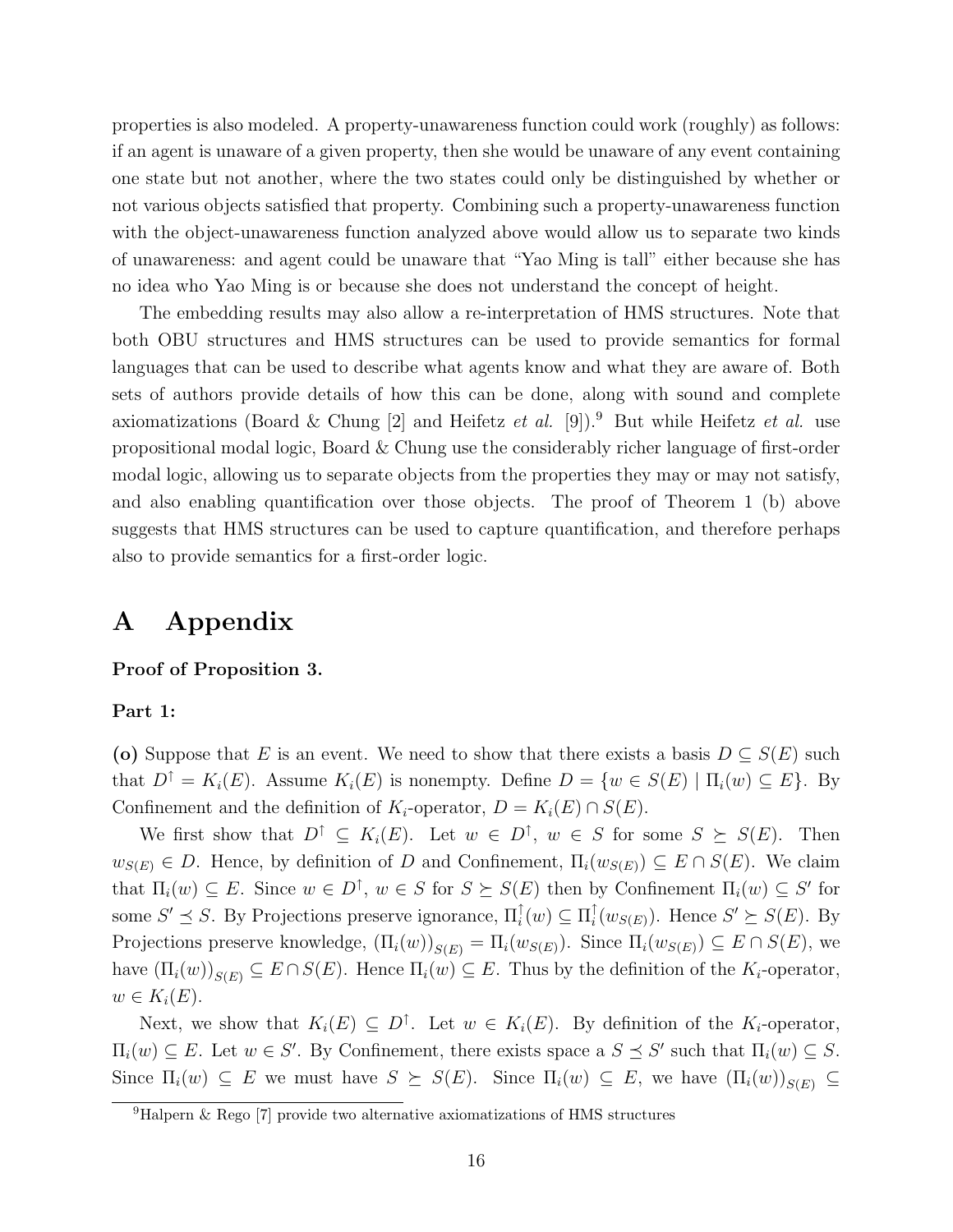$E \cap S(E)$ . By Projections preserve knowledge,  $(\Pi_i(w))_{S(E)} = \Pi_i(w_{S(E)})$ . Hence  $\Pi_i(w_{S(E)}) \subseteq$  $E \cap S(E)$ . Therefore  $w_{S(E)} \in D$  and thus  $w \in D^{\uparrow}$ .

Finally, if  $K_i(E)$  is empty, then by the definition of the  $K_i$ -operator we have  $K_i(E)$  =  $\varnothing^{S(E)}.$ 

(i), (ii) and (v). The proofs of Proposition 2 (i), (ii) and (v) in Heifetz et al. [8] apply respectively.

**Part 2:** For convenience, we prove the properties in a different order:

(x) Weak Necessitation: This follows directly from the definition of the awareness and knowledge operators.

(ix) AU-Introspection:  $U_i(E) = U_i U_i(E)$ . This is equivalent to  $A_i(E) = A_i U_i(E)$ . By Weak Necessitation and the definition of the unawareness operator,  $A_i U_i(E) = K_i(S(U_i(E)^{\dagger}))$  $K_i(S(E)^{\uparrow}) = A_i(E).$ 

(vii) Plausibility with "⊇":  $U_i(E) \subseteq \neg K_i(E) \cap \neg K_i \neg K_i(E)$ . This is equivalent to  $A_i(E) \supseteq$  $K_i(E) \cup K_i \neg K_i(E)$ . By definition of the awareness operator,  $K_i(E) \subseteq A_i(E)$ . By Weak Necessitation and the definition of the awareness operator,  $K_i\neg K_i(E) \subseteq A(\neg K_i(E))$  =  $A_i(E)$ . Hence the property follows.

(x) Strong Plausibility with "⊆": By definition of the awareness operator,  $K_i(E) \subseteq A_i(E)$ . By Weak Necessitation and the definition of the awareness operator,

$$
K_i(\neg K_i)^n(E) \subseteq A_i((\neg K_i)^n(E)) = A_i(E)
$$

for any  $n = 1, \dots$  Hence the property follows.

(xiii), (xiv) and (xvi). The proofs of Proposition 3  $(6)$ ,  $(7)$  and  $(9)$  in Heifetz *et al.* [8] apply respectively.

(xiv) AK-Self Reflection:  $A_i K_i(E) = A_i(E)$ . By Weak Necessitation and the definition of the knowledge operator,  $A_i K_i(E) = K_i(S(K_i(E))^{\uparrow}) = K_i(S(E)^{\uparrow}) = A_i(E)$ .

(xvi) A-Introspection with "⊆":  $K_iA_i(E) \subseteq A_i(E)$ . By the definition of the awareness operator,  $K_iA_i(E) \subseteq A_iA_i(E) = A_i(E)$ , where the last equality follows from AA-Self reflection. П

The following example shows that without Stationarity, HMS structures may fail to satisfy Negative Non-Introspection and Weak Negative Introspection.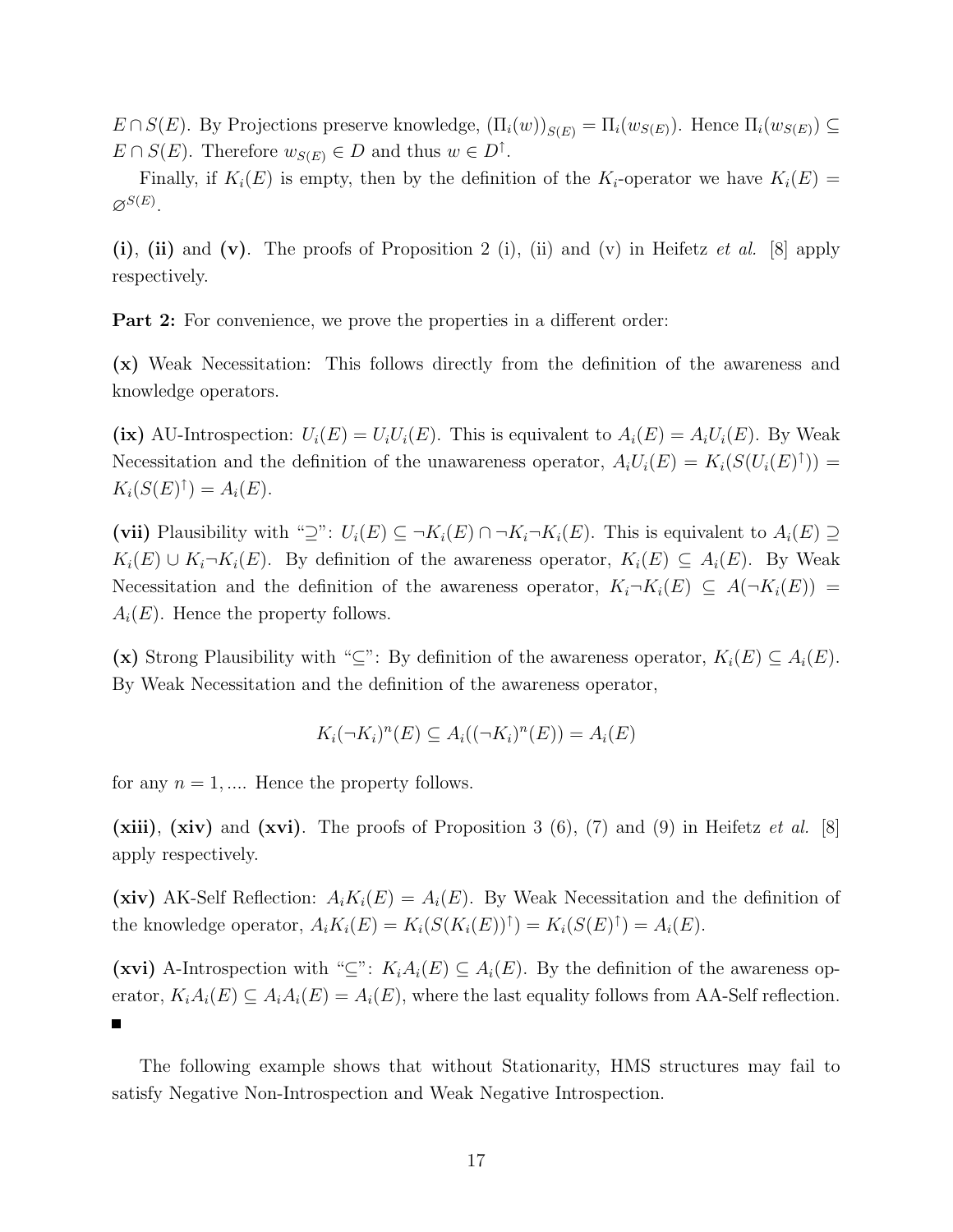**Example 1** Consider a HMS structure with one space only,  $S = \{w_1, w_2\}$ . The possibility correspondence of the single agent is given by  $\Pi(w_1) = \{w_1\}$  and  $\Pi(w_2) = S$ . Note that this specification violates Stationarity. Consider the event  $E = \{w_1\}$ . Then  $K(E) = \{w_1\}$ ,  $\neg K(E) = \{w_2\}, K\neg K(E) = \emptyset, \ \neg K\neg K(E) = S, K\neg K\neg K(E) = S, \ \neg K\neg K\neg K(E) = \emptyset,$ and  $A\neg K(E) = S$ . Thus,  $\neg K(E) \cap \neg K \neg K(E) = \{w_2\} \nsubseteq \neg K \neg K \neg K(E) = \emptyset$ , violating Negative Non-Introspection.

Moreover,  $\neg K(E) \cap A \neg K(E) = \{w_2\} \nsubseteq K \neg K(E) = \emptyset$ , violating Weak Negative Introspection.

The next example shows that without Generalized Reflexivity and Stationarity, HMS structures may fail to satisfy  $KU$ -Introspection. (Note that Heifetz *et al.* [10] show that KU-Introspection holds without Generalized Reflexivity.)

Example 2 Consider the HMS structure shown in Figure 3. There is a totally ordered set of



Figure 3: The failure of KU-Introspection

two spaces,  $S$  and  $S'$ . The possibility correspondence of the single agent is given by the ovals and arrows. Since  $w_1 \notin \Pi^{\uparrow}(w_1)$ , it violates Generalized Reflexivity. Moreover,  $w_2 \in \Pi(w_1)$ but  $\Pi(w_2) \neq \Pi(w_1)$ . So the possibility correspondence violates Stationarity. Consider the event  $E = \{w_1\}$ . We have  $A(E) = \{w_1\}$ ,  $U(E) = \{w_2\}$ , and  $KU(E) = \{w_1\}$ , violating KU-introspection.

**Proof of Theorem 1.** As above, we use the symbols  $\neg, \wedge, K_i$ , and  $A_i$  for OBU-negation, conjunction, knowledge and awareness; for the sake of clarity, we adopt the new symbols ∼ and  $\lambda$  for HMS-negation and conjunction, but continue to use  $K_i$  and  $A_i$  for HMS-knowledge and awareness.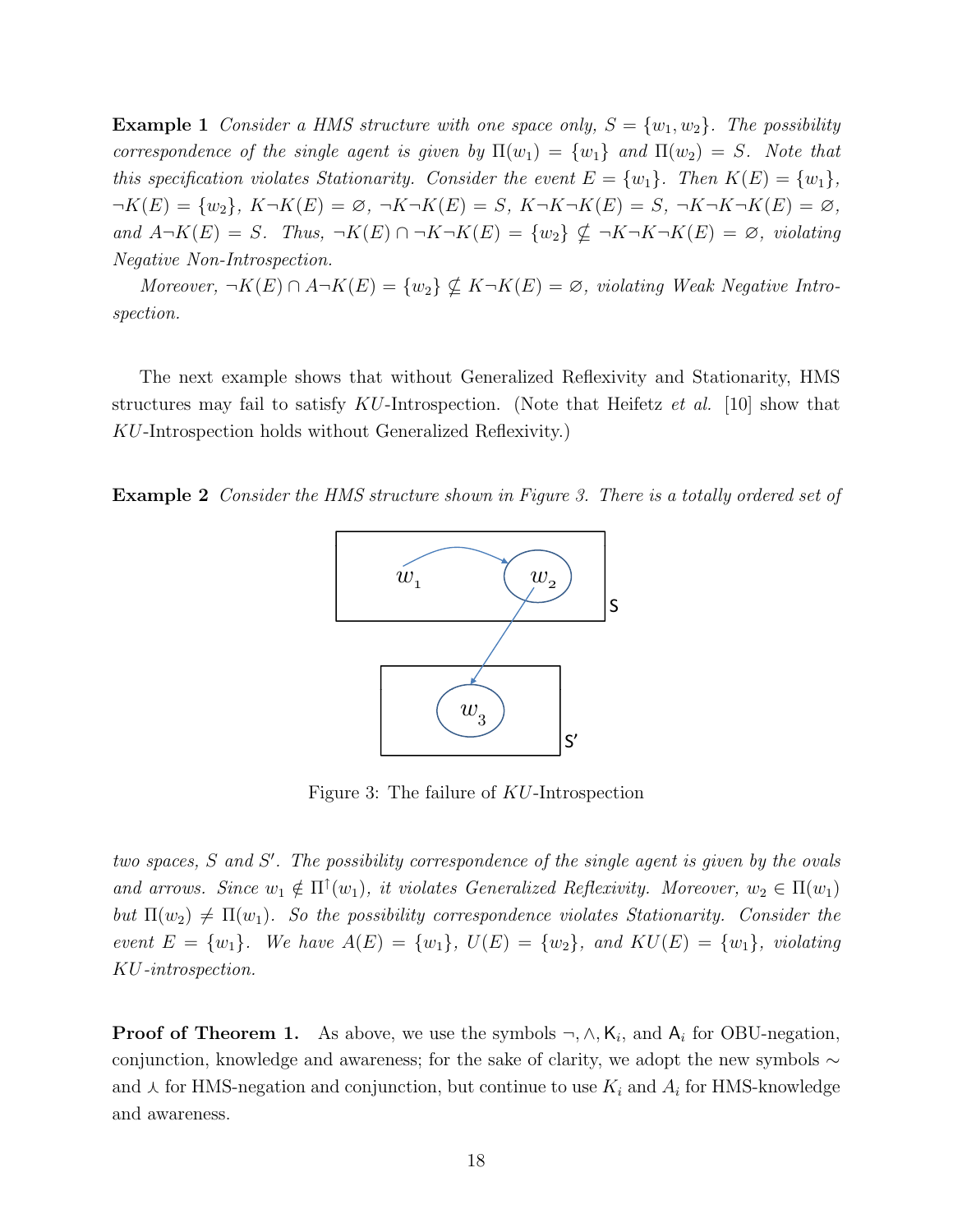(a) We prove this direction of the embedding result result for a special class of generalized HMS structures (every example provided in Heifetz et al. [8] fits in this class). The extension to the class of all generalized HMS structures follows immediately from Lemma 1 below.

Say that a generalized HMS structure is *standard* if there is some set  $\Phi$  and a labeling of the state spaces  $\{S_{\alpha}\}_{{\alpha \subseteq \Phi}}$  such that  $S_{\alpha} \preceq S_{\beta}$  if and only if  $\alpha \subseteq \beta$ .

From a standard generalized HMS model, construct an OBU model as follows:

- $W = S_{\Phi}$
- $\bullet$  O =  $\Phi$
- $\mathcal{I}_i(w) = \Pi_i^{\uparrow}(w) \cap S_{\Phi}$  (effectively, this projects the states the agent considers possible back to the richest state space,  $S_{\Phi}$ )
- $A_i(w) = \alpha$ , where  $\alpha \subseteq \Phi$  satisfies  $\Pi_i(w) \subseteq S_\alpha$  (note that by the HMS Confinement condition, this  $\alpha$  is unique).

For any HMS-event E with base space  $S_{\alpha}$ , we define  $f(E) = (E \cap S_{\Phi}, \alpha)$ . To see that f is injective, note that two HMS-events  $E$  and  $F$  can differ only they have different bases; thus either (i) they have different base spaces, or (ii) their bases are different subsets of the same base space S. In the first case, the senses of  $f(E)$  and  $f(F)$  must differ, and in the second case their references must differ.

Next, let E be an HMS-event, with base space  $S_{\alpha}$  and basis B, and F be an HMS-event with base space  $S_\beta$  and basis C (we ignore the cases where  $B = \emptyset$  or  $C = \emptyset$ , which are straightforward). Then:

**Negation:**  $f(\sim E) = f((S_\alpha \setminus B)^\dagger) = (S_\Phi \setminus E, \alpha) = \neg(E \cap S_\Phi, \alpha) = \neg f(E)$ 

Conjunction:  $f(E \wedge F) = f(E \cap F) = (E \cap F \cap S_{\Phi}, \alpha \cup \beta) = (E \cap S_{\Phi}, \alpha) \wedge (F \cap S_{\Phi}, \beta) =$  $f(E) \wedge f(F)$ 

### Knowledge:

$$
f(K_i(E)) = f(\{w \in \Sigma \mid \Pi_i(w) \subseteq E\})
$$
  
=  $f(D^{\uparrow})$  for some  $D \subseteq S_{\alpha}$  (by property (o) on page 10, since  $S_{\alpha} = S(E)$ )  
=  $(X, \alpha)$ , where  $X = D^{\uparrow} \cap S_{\Phi}$ .

Take any  $w \in X$ . Then (i)  $\Pi_i(w) \subseteq E$ . The HMS Confinement conditions requires that  $\Pi_i(w) \subseteq S_\gamma$  for some  $\gamma \in \Phi$ , and  $\Pi_i(w) \subseteq E$  implies that  $\alpha \subseteq \gamma$ . Since  $\mathcal{A}_i(w) = \gamma$ by construction, we have  $\alpha \subseteq \mathcal{A}_i(w)$ ; and (ii)  $\mathcal{I}_i(w) = \Pi_i^{\uparrow}(w) \cap S_{\Phi} \subseteq E \cap S_{\Phi}$ , since  $\Pi(w) \subseteq E$ .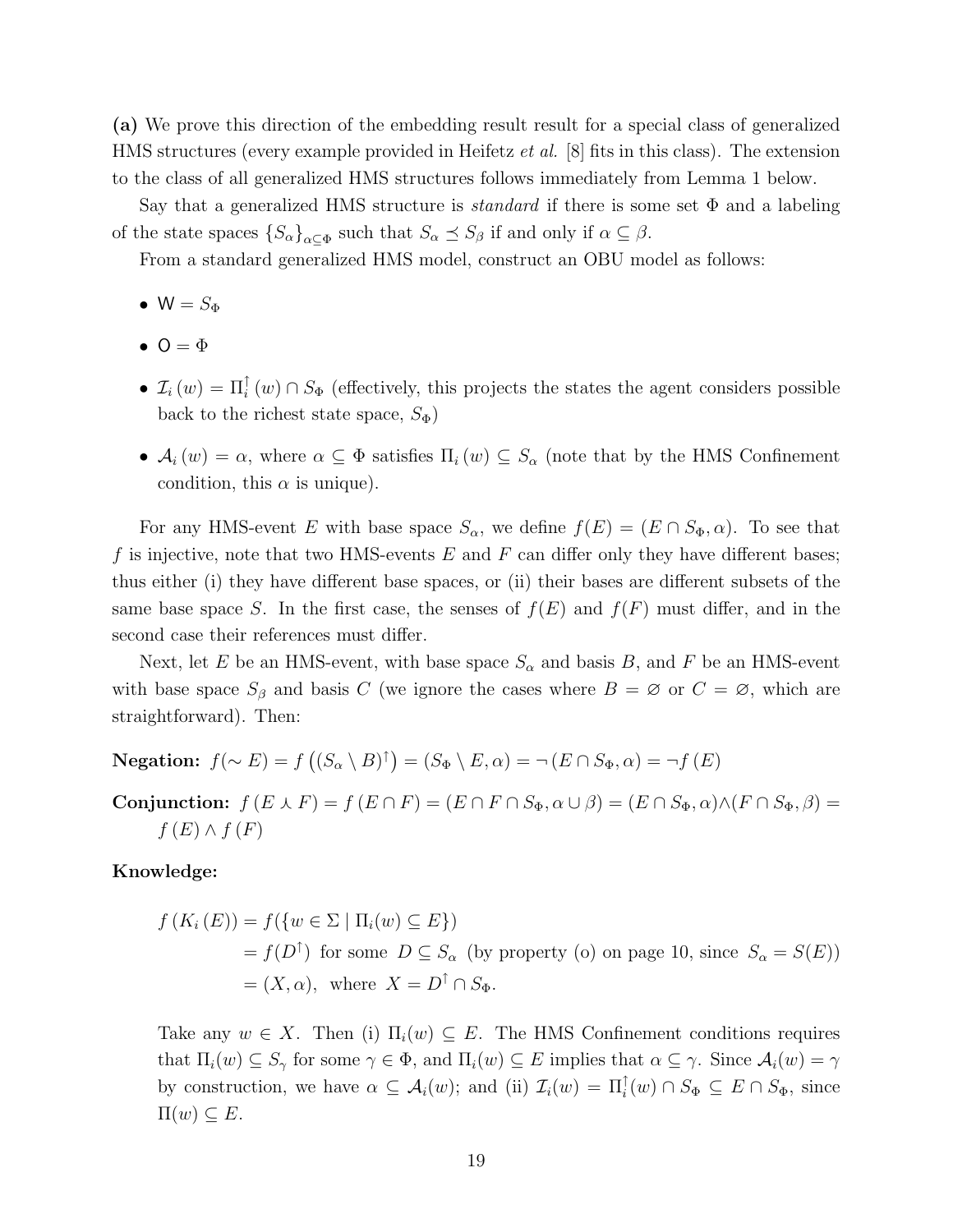Next, for any  $w \in S_{\Phi}$ , suppose  $\mathcal{I}_i(w) \subseteq E \cap S_{\Phi}$  and  $\alpha \subseteq \mathcal{A}_i(w)$ . Then  $\Pi_i^{\uparrow} \cap S_{\Phi} \subseteq E \cap S_{\Phi}$ and  $\Pi_i(w) \subseteq S_\gamma$  for some  $\gamma \supseteq \alpha$ ; hence,  $\Pi_i(w) \subseteq E$ , and so  $w \in D^\uparrow \cap S_\Phi = X$ . Thus,

$$
X = \{ w \in S_{\Phi} \mid \mathcal{I}_i(w) \subseteq E \cap S_{\Phi} \text{ and } \alpha \subseteq \mathcal{A}_i(w) \},
$$

and so  $f(K_i(E)) = (X, \alpha) = \mathsf{K}_i f(E)$ , as required.

Awareness: Note that by the definition of the awareness operator, we have by (x) Weak Necessitation,  $A_i(E) = K_i(S(E)^{\dagger})$  for any event E. So it follows from property (o) of the knowledge operator that  $A_i(E)$  has base space  $S_\alpha = S(E)$ . Thus  $f(A_i(E)) =$  $(X, \alpha)$ , where  $X = A_i(E) \cap S_{\Phi}$ . Again by (x) Weak Necessitation and the proof of the knowledge part it follows that

$$
X = \{ w \in S_{\Phi} | \mathcal{I}_i \subseteq S_{\alpha}^{\uparrow} \cap S_{\Phi} \text{ and } \alpha \subseteq \mathcal{A}_i(w) \}
$$
  
= 
$$
\{ w \in S_{\Phi} | \alpha \subseteq \mathcal{A}_i(w) \}
$$

and so  $f(A_i(E)) = (X, \alpha) = A_i f(E)$  as required.

(b) For the other direction, start with an OBU structure  $\langle W, O, \{I_i\}, \{A_i\}\rangle$  and define a generalized HMS structure  $\langle (\{S_\alpha\}_{\alpha \in \Phi}, \succeq), (r^\alpha_\beta)_{\beta \preceq \alpha}, (\Pi_i) \rangle$  as follows:

- $\Phi = 2^{\circ}$ . Define a partial order on  $\Phi$  by set inclusion, i.e.  $\alpha \succeq \beta$  if and only if  $\alpha \supseteq \beta$ . Since the set of all subsets is a complete lattice, so is  $\Phi$ .
- $S_{\alpha} = W$  for all  $\alpha \in \Phi$ . That is, each space  $S_{\alpha}$  is a copy of W. Rename copies of  $w \in W$ in  $S_\alpha$  by  $w_\alpha$ . Spaces are disjoint. The order  $\Phi$  can be extended to an order on the spaces. Hence,  $S = \{S_{\alpha}\}_{{\alpha \in \Phi}}$  is a complete lattice.
- Projections are defined in the obvious way by for  $\alpha \succeq \beta$ ,  $\alpha, \beta \in \Phi$ ,  $r^{\alpha}_{\beta}(w_{\alpha}) = w_{\beta}$ . It is straightforward to verify that indeed projections are surjective, commute and are the identity when domain and codomain coincide.
- For  $w \in S_\alpha$ ,

$$
\Pi_i(w) = \mathcal{I}_i\left(r_{\inf\{\alpha,\mathcal{A}_i(w)\}}^{\alpha}(w)\right).
$$

Note that  $\inf{\alpha, \mathcal{A}_i(w)}$  is well defined since  $\Phi$  is a complete lattice. Confinement follows by construction. Projections Preserve Ignorance follows with equality from the construction. Projections Preserve Knowledge follows by construction. Projections Preserve Awareness follows from previous properties (see Remark 3 in Heifetz et al. [8]).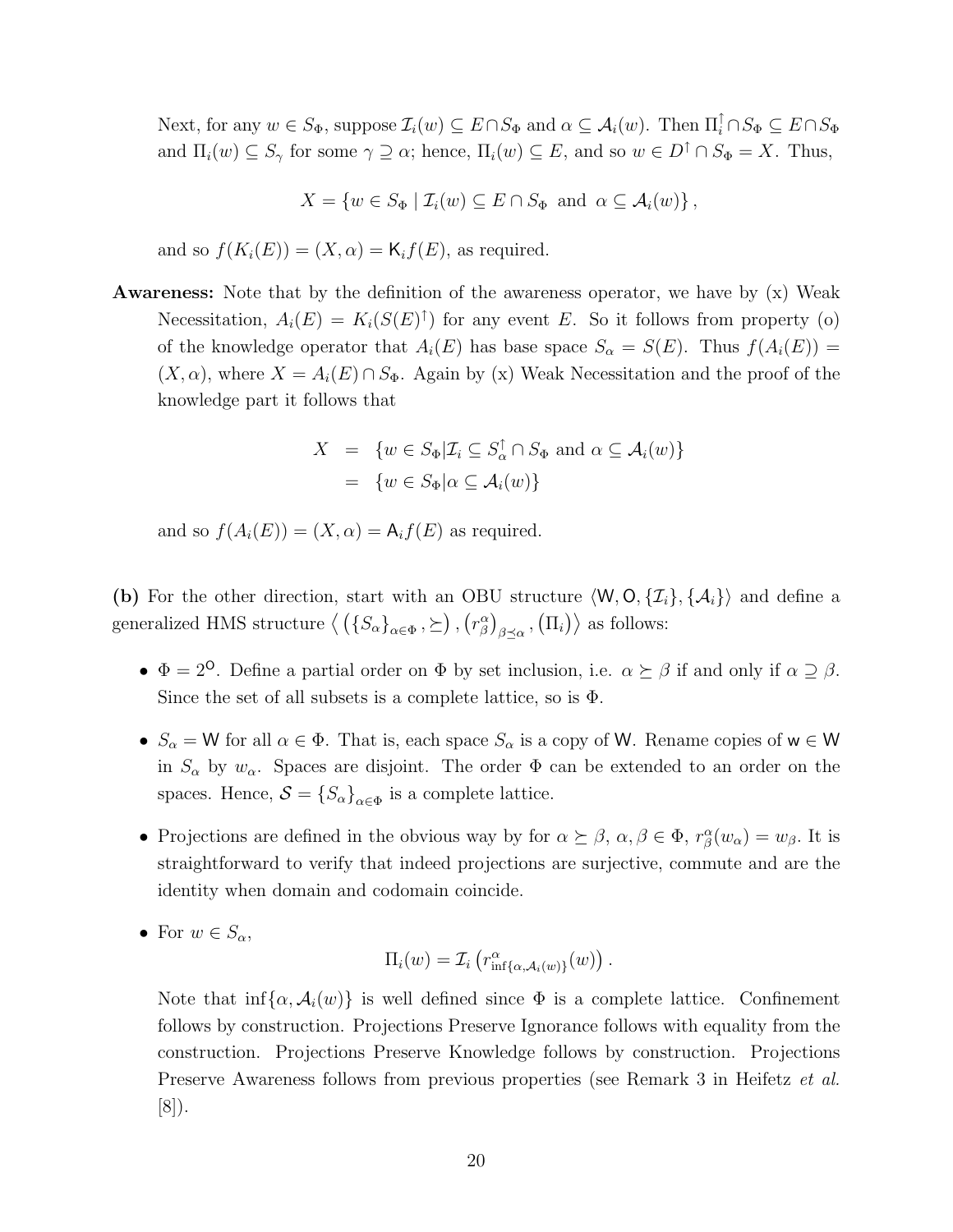Thus we have shown that this construction indeed defines a generalized HMS structure. Next, define an embedding by for any OBU event  $(B, \alpha) \in \mathcal{E}_{OBU}$ , set

$$
g(B,\alpha) = (B^{\uparrow}, S_{\alpha})
$$

where B is the basis and  $S_{\alpha}$  the base space of the corresponding event in the generalized HMS structure. First, note that  $g$  is injective, since OBU events differ if and only if their references (bases) are different or their senses (base spaces) are different. Then:

**Negation:**  $g(\neg(B, \alpha)) = g(\mathsf{W} \setminus B, \alpha) = ((S_{\alpha} \setminus B)^{\uparrow}, S_{\alpha}) = (\sim B^{\uparrow}, S_{\alpha}) = \sim g(B, \alpha)$ 

**Conjunction:** 
$$
g((B_1, \alpha_1) \wedge (B_2, \alpha_2)) = g(B_1 \cap B_2, \alpha_1 \cup \alpha_2) = (B_1^{\uparrow} \cap B_2^{\uparrow}, S_{\sup{\{\alpha_1, \alpha_2\}}}) =
$$
  
\n $(B_1^{\uparrow}, \alpha_1) \wedge (B_2^{\uparrow}, \alpha_2) = g(B_1, \alpha_1) \wedge g(B_2, \alpha_2)$ 

#### Knowledge:

$$
g(K_i(B, \alpha)) = g((\lbrace w \mid \alpha \subseteq A_i(w) \rbrace, \alpha) \land (\lbrace w \mid \mathcal{I}_i(w) \subset B \rbrace, \alpha))
$$
  
\n
$$
= g((\lbrace w \mid \alpha \subseteq A_i(w) \rbrace, \alpha)) \land g((\lbrace w \mid \mathcal{I}_i(w) \subset B \rbrace, \alpha))
$$
  
\n
$$
= (\lbrace w \in S_{\alpha} \mid \alpha \subseteq A_i(w) \rbrace^{\dagger}, S_{\alpha}) \land (\lbrace w \in S_{\alpha} \mid \mathcal{I}_i(w) \subseteq B \rbrace^{\dagger}, S_{\alpha})
$$
  
\n
$$
= (\lbrace w \in S_{\alpha} \mid \alpha \subseteq A_i(w) \rbrace^{\dagger} \cap \lbrace w \in S_{\alpha} \mid \mathcal{I}_i(w) \subseteq B \rbrace, S_{\alpha})
$$
  
\n
$$
= (\lbrace w \in S_{\alpha} \mid \Pi_i(w) \subseteq B \rbrace^{\dagger}, S_{\alpha})
$$
  
\n
$$
= (\lbrace w \in \Sigma \mid \Pi_i(w) \subseteq (B^{\dagger}, S_{\alpha}) \rbrace, S_{\alpha})
$$
  
\n
$$
= (K_i(B^{\dagger}, S_{\alpha}), S_{\alpha})
$$
  
\n
$$
= K_i(g(B, \alpha))
$$

Awareness:

$$
g(A_i(B, \alpha)) = g(\lbrace w \mid \alpha \subseteq A_i(w) \rbrace, \alpha)
$$
  
\n
$$
= (\lbrace w \in S_{\alpha} \mid \alpha \subseteq A_i(w) \rbrace^{\dagger}, S_{\alpha})
$$
  
\n
$$
= (\lbrace w \in S_{\alpha} \mid \Pi_i(w) \subseteq S_{\alpha} \rbrace^{\dagger}, S_{\alpha})
$$
  
\n
$$
= (\lbrace w \in \Sigma \mid \Pi_i(w) \subseteq S_{\alpha}^{\dagger} \rbrace, S_{\alpha})
$$
  
\n
$$
= (A_i(B^{\dagger}, S_{\alpha}), S_{\alpha})
$$
  
\n
$$
= A_i(B^{\dagger}, S_{\alpha})
$$
  
\n
$$
= A_i(g(B, \alpha))
$$

 $\blacksquare$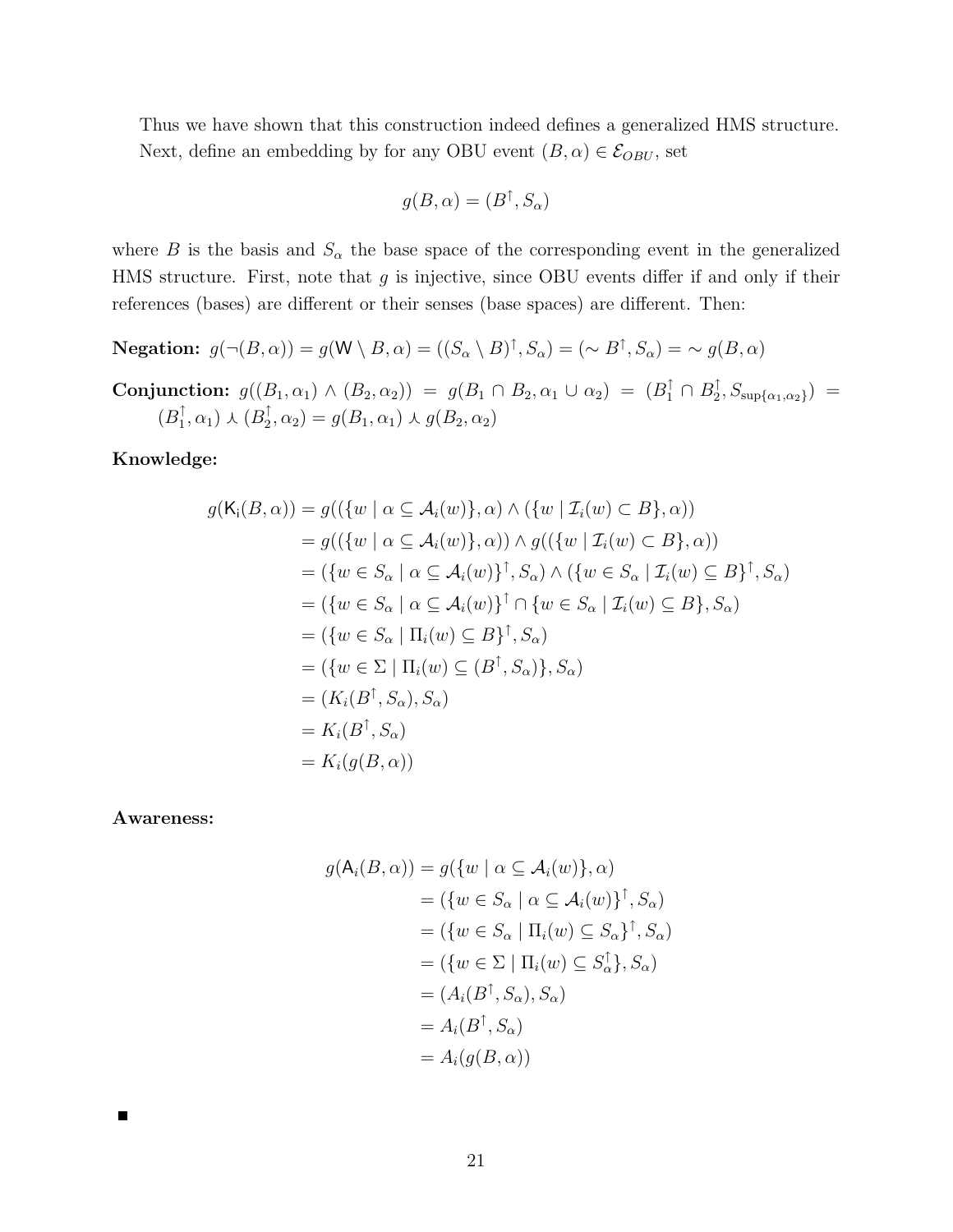#### Proof of Proposition 4.

(a) We use the same embedding as in the proof of Theorem 1(a). It remains to show that if the generalized HMS structure satisfies Generalized Reflexivity and Stationarity (i.e. if we started with an HMS structure), then the OBU structure thus defined satisfies reflexivity and stationarity.

- Generalized Reflexivity of  $\Pi_i$  implies reflexivity of  $\mathcal{I}_i$ . Suppose  $w \in \Pi_i^{\uparrow}$  $\frac{1}{i}(w)$ , with  $\Pi_i(w) \subseteq S$ . Consider two cases: Case (i)  $S = S_{\Phi}$ . Then by Confinement  $w \in$  $\Pi_i^\uparrow$  $\int_i^{\uparrow}(w) \cap S_{\Phi} = \Pi_i(w)$ . Thus  $w \in \mathcal{I}_i(w)$  as required. Case (ii)  $S \preceq S_{\Phi}$ . Let  $w \in S'$ . By Confinement  $S_{\Phi} \succeq S' \succeq S$ . Consider any  $w' \in (r_{S'}^{S_{\Phi}})^{-1}(w)$ . Note that  $w' \in \Pi_i^{\uparrow}$  $\frac{1}{i}(w)$ and  $w'_{S'} = w$ . By Projections Preserve Ignorance,  $\Pi_i^{\uparrow}(w') \subseteq \Pi_i^{\uparrow}$  $i(w)$ . Hence, by Confinement  $\Pi_i(w') \subseteq S''$  for some  $S'' \succeq S$ . Note that  $w'_S = w_S$ . Hence by Projections preserve knowledge  $(\Pi_i(w))_S = (\Pi_i(w'))_S$ . Thus  $w' \in \Pi_i^{\uparrow}$  $\int_i^{\uparrow} (w') \cap S_{\Phi}$  and we conclude that  $w' \in \mathcal{I}_i(w')$ , as required.
- Stationarity of  $\Pi_i$  implies stationarity of  $\mathcal{I}_i$ . Suppose  $w' \in \Pi_i(w)$  with  $\Pi_i(w) \subseteq S$ . By Stationarity,  $\Pi_i(w') = \Pi_i(w)$ . Let  $w \in S^*$ . By Confinement,  $S^* \succeq S$ . Consider any  $w''' \in (r_S^{S_\Phi})^{-1}(w')$  and  $w'' \in (r_{S^*}^{S_\Phi})^{-1}(w)$ . Note that  $w''' \in \Pi_i^{\uparrow}$  $i(w)$  and  $w''_S = w'$ and  $w''_S = w_S$ . By Projections Preserve Ignorance,  $\Pi_i^{\uparrow}(w''') \subseteq \Pi_i^{\uparrow}$  $\int_i^{\uparrow} (w')$  and  $\Pi_i^{\uparrow}(w'') \subseteq$  $\Pi_i^{\uparrow}$  $\int_i^{\uparrow}(w)$ . Hence, by Confinement  $\Pi_i(w''') \subseteq S'''$  and  $\Pi_i(w'') \subseteq S''$  for some  $S''' \succeq S$ and  $S'' \succeq S^* \succeq S$ . By Projections Preserve Knowledge,  $(\Pi_i(w''')_S = \Pi_i(w')$  and  $(\Pi_i(w''))_S = \Pi_i(w_S) = \Pi_i(w)$ . Note that  $w''' \in \Pi_i^{\uparrow}$  $\int_i^{\uparrow} (w'') \cap S_{\Phi}$ . Moreover, since we previously observed that  $\Pi_i(w') = \Pi_i(w)$  by Stationarity, we must have  $\Pi_i^{\uparrow}(w''') \cap S_{\Phi} =$  $\Pi_i^{\uparrow}$  $\mathcal{I}_i(w'') \cap S_{\Phi}$ . Therefore for  $w''' \in \mathcal{I}_i(w'')$  we have  $\mathcal{I}_i(w''') = \mathcal{I}_i(w'')$ , as required.

(b) We use the same embedding as in the proof of Theorem 1(b). It remains to show that if the OBU structure satisfies reflexivity, stationarity and measurability, then the embedding defines an HMS structure.

Recall that for  $w \in S_\alpha$ ,

$$
\Pi_i(w) = \mathcal{I}_i\left(r_{\inf\{\alpha,\mathcal{A}_i(w)\}}^{\alpha}(w)\right).
$$

Note that if the OBU structure satisfies measurability, then Generalized Reflexivity and Stationarity follow from reflexivity and stationarity of  $\mathcal{I}_i$  respectively.

The following example shows that with the embedding considered in the proofs of Theorem 1(a) and Proposition 4(a), not every HMS structure can be embedded into some OBU structure satisfying reflexivity, stationarity and measurability.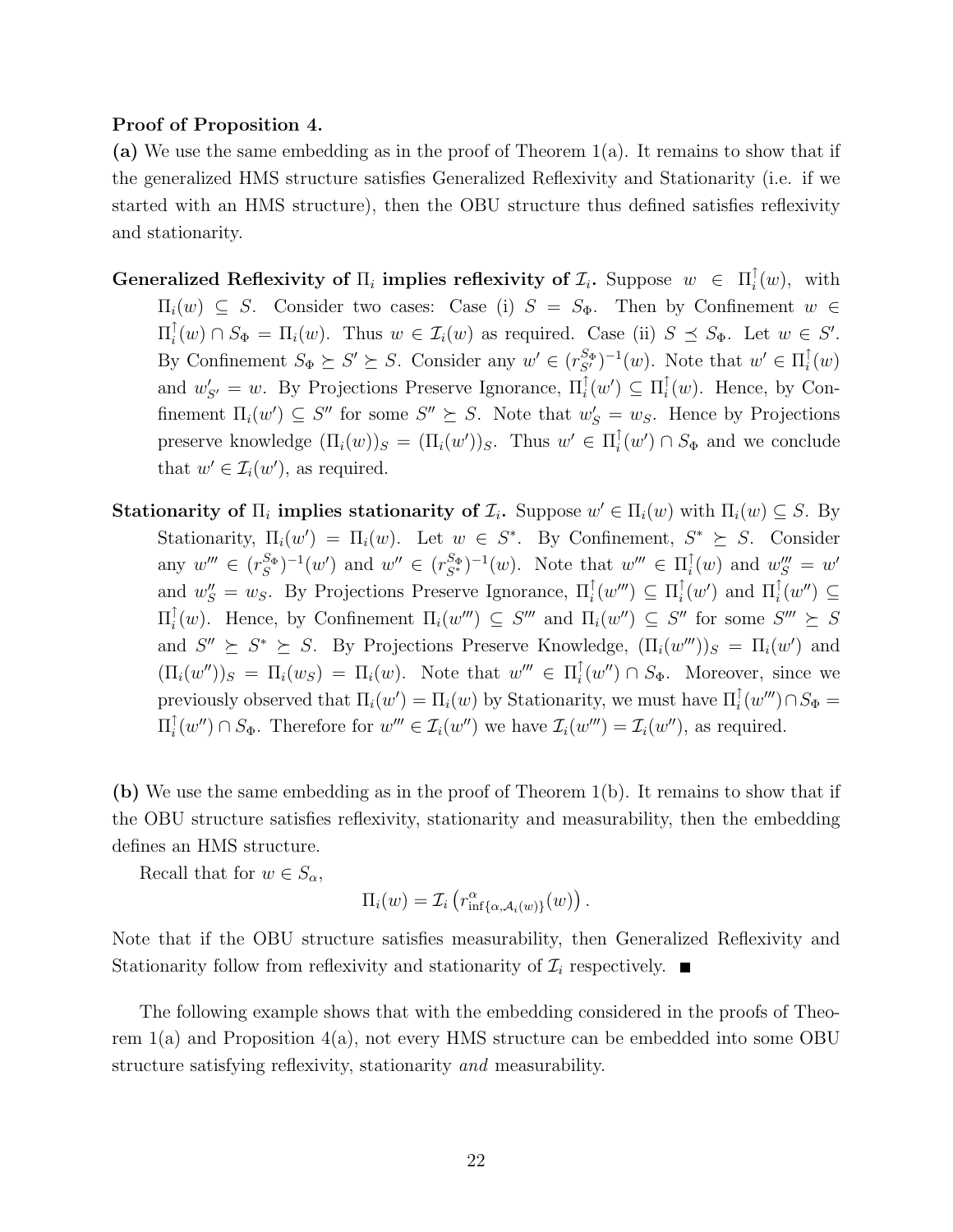

Figure 4: The failure of measurability

**Example 3** Consider the HMS structure for one agent given in Figure 4. The possibility correspondence is given by the ovals and arrows on a lattice of four spaces. Notice that this is an HMS structure: In particular, Generalized Reflexivity and Stationarity are satisfied.

According to the embedding defined in Theorem  $1(a)$ , we have

$$
\mathcal{I}(ab) = \{a, \neg a\}^{\uparrow} \cap S_{a,b} = S_{a,b}
$$

$$
\mathcal{I}(\neg ab) = \{b, \neg b\}^{\uparrow} \cap S_{a,b} = S_{a,b}
$$

and

$$
\mathcal{A}(ab) = \{a\}
$$

$$
\mathcal{A}(\neg ab) = \{b\}
$$

So we have  $(\neg ab) \in \mathcal{I}(ab)$  but  $\mathcal{A}(ab) \neq \mathcal{A}(\neg ab)$ . The measurability condition is not satisfied (though the OBU structure is reflexive and stationary).

Example 4 shows that measurability is required for Proposition 4(b), i.e. that not every OBU structure satisfying reflexivity, stationarity but not measurability can be embedded into an HMS structure.

**Example 4** Consider the following OBU structure for one agent:  $W = \{w_1, w_2\}$ ,  $O =$  ${a, b}, \mathcal{I}(w_1) = \mathcal{I}(w_2) = {w_1, w_2}, \mathcal{A}(w_1) = {a, b}, \text{ and } \mathcal{A}(w_2) = {a}.$  Note that this OBU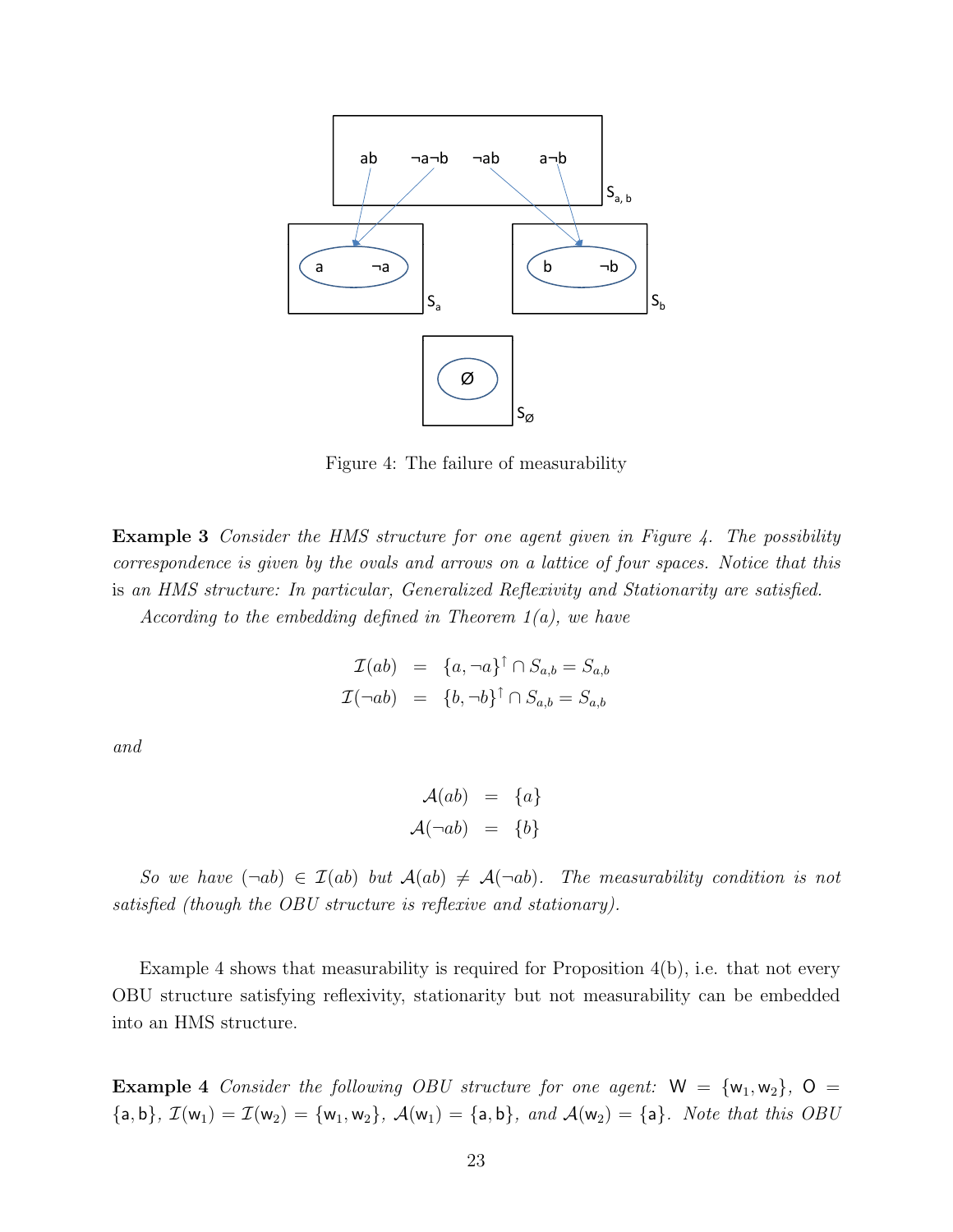structure satisfies both reflexivity and stationarity but does not satisfy measurability. Let event  $E = (W, O)$ . Then  $A(E) = (w_1, O)$ , while  $K(A(E)) = (Ø, O)$ . Suppose this OBU structure can be embedded into some HMS structure, with embedding function f. Since f is injective, we have  $f(A(E)) \neq f(K(A(E)))$ , and hence  $A(f(E)) \neq K(A(f(E)))$ . This violates A-Introspection, yielding a contradiction.

To extend the proof of Theorem 1(a) to the class of all generalized HMS structures, it suffices to show that every generalized HMS structure can be embedded in a standard generalized HMS structure.

Lemma 1 Every generalized HMS structure can be embedded in a standard generalized HMS structure.

Proof. Before we start, we develop an alternative representation of generalized HMS structures that is more convenient for our purposes.

Fix an arbitrary generalized HMS structure  $\langle S, \preceq, r, \Pi_i \rangle$ , where  $S = {\{S_\alpha\}}_{\alpha \in A}$  is a complete lattice of disjoint state spaces. Let  $S_{\overline{\alpha}}$  and  $S_{\underline{\alpha}}$  be the maximal and minimal state spaces, respectively. Let  $X = S_{\overline{\alpha}}$ . For any  $\alpha$ , define a class of subsets of X as follows:

$$
\mathcal{P}_{\alpha} := \{ (r_{\alpha}^{\overline{\alpha}})^{-1}(w_{\alpha}) \mid w_{\alpha} \in S_{\alpha} \}.
$$

We use  $P_{\alpha}$  to denote a generic element of  $\mathcal{P}_{\alpha}$ . Since r is surjective,  $\mathcal{P}_{\alpha}$  is a partition of X. Moreover, there is a one-to-one correspondence between  $\mathcal{P}_{\alpha}$  and  $S_{\alpha}$ . Let  $f : \cup_{\alpha} S_{\alpha} \to \cup_{\alpha} \mathcal{P}_{\alpha}$ denote this one-to-one correspondence. The advantage of working with the  $\mathcal{P}_{\alpha}$ 's rather than the  $S_{\alpha}$ 's is that we can take joins and meets of partitions and create new partitions.

There are a few properties of this one-to-one correspondence that are worth pointing out. First, if  $S_{\alpha} \preceq S_{\alpha'}$ , then  $\mathcal{P}_{\alpha}$  is a weakly coarser partition of X than  $\mathcal{P}_{\alpha'}$ . Moreover, for any  $w \in S_\alpha$  and  $w' \in S_{\alpha'}$ ,  $r_\alpha^{\alpha'}$  $\alpha'_{\alpha}(w') = w$  if and only if  $f(w') \subseteq f(w)$ . Third, for any  $\alpha$ ,  $\mathcal{P}_{\alpha} = \bigvee {\{\mathcal{P}_{\alpha'} \mid \alpha' \succeq \alpha\}}$ , where  $\bigvee$  is the join operator on partitions.

Now, let's embed this arbitrary generalized HMS structure into a standard generalized HMS structure. Recall that an generalized HMS structure is *standard* if there is some set  $\Phi$ and a labeling of the state spaces  $\{\hat{S}_{\beta}\}_{{\beta\subseteq\Phi}}$  such that  $\hat{S}_{\beta} \preceq \hat{S}_{\beta'}$  if and only if  $\beta \subseteq \beta'$ . Recall that A is the index set in the original HMS structure, and  $S_{\alpha}$  is the minimal state space. Let  $\Phi := A \setminus {\{\underline{\alpha}\}}$ . Define a mapping  $g : A \to 2^{\Phi}$  as follows:  $g(\alpha) := {\{\alpha' \in \Phi \mid \alpha' \preceq \alpha\}}$ . Let  $B = g(A)$ . Note that g is a one-to-one correspondence between A and B. Also note that, since  $g(\alpha) = \emptyset$  and  $g(\overline{\alpha}) = \Phi$ , we have  $\emptyset, \Phi \in B$ .

We now construct a class,  $\{\mathcal{P}_{\beta}\}_{{\beta\subset \Phi}}$ , of partitions of X. For any  $\beta \subseteq \Phi$ , define

$$
\mathcal{P}_{\beta} := \bigvee \{ \mathcal{P}_{\alpha} \mid g(\alpha) \supseteq \beta \}.
$$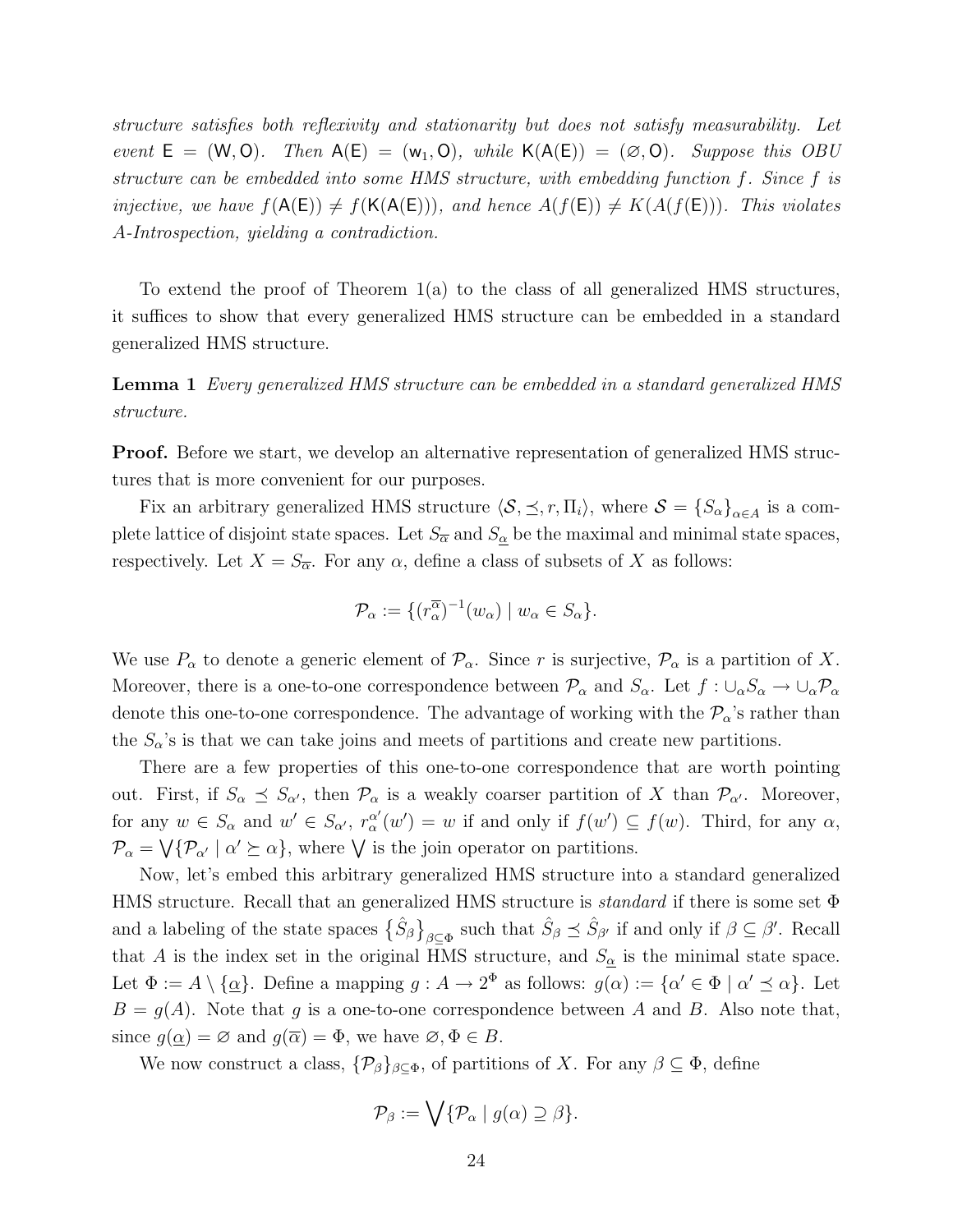This construction has the following nice property: for any  $\beta$  and  $\beta'$  such that  $\beta \subseteq \beta'$ , we have  ${\mathcal{P}_{\alpha} \mid g(\alpha) \supseteq \beta} \subseteq {\mathcal{P}_{\alpha} \mid g(\alpha) \supseteq \beta'}$ , and hence  $\mathcal{P}_{\beta}$  is a weakly coarser partition of X than  $\mathcal{P}_{\beta}$ . Moreover, For any  $\alpha$  and  $\beta$  such that  $\beta = g(\alpha)$ , we have  $\mathcal{P}_{\beta} = \mathcal{P}_{\alpha}$ . So there is a one-to-one correspondence between  $\cup_{\alpha \in A} \mathcal{P}_\alpha$  and  $\cup_{\beta \in B} \mathcal{P}_\beta$ . Let's abuse notation and use g to denote this one-to-one correspondence as well. Note that g preserves both order and projections.

We use these  $\mathcal{P}_{\beta}$ 's as the state spaces in our standard generalized HMS structure. The partial ordering of these state spaces is the natural one, and so is the projection. It remains to define the possibility correspondences,  $\hat{\Pi}_i$ , in the standard generalized HMS structure. For any  $\beta \in B$ , and any  $P_{\beta} \in \mathcal{P}_{\beta}$ , the construction is straightforward: simply define  $\hat{\Pi}_i(P_{\beta}) :=$  $g(f(\Pi_i(f^{-1}(g^{-1}(P_{\beta})))))$ . For any other  $P_{\beta}$ 's, the specification of  $\Pi_i$  can be arbitrary. For example, we can simply define  $\Pi_i(P_\beta) := \{P_\beta\}.$ 

That this standard generalized HMS structure embeds the original generalized HMS structure is obvious.  $\blacksquare$ 

# References

- [1] Board, O.J. and K.-S. Chung (2007), "Object-based unawareness: axioms". Working paper, University of Minnesota, Minneapolis, MN.
- [2] Board, O.J. and K.-S. Chung (2008), "Object-based unawareness: theory and applications". Working paper, University of Minnesota, Minneapolis, MN.
- [3] Chung, K.-S. and L. Fortnow (2006), "Loopholes". Working paper, Northwestern University, Evanston, IL.
- [4] Fagin, R. and J. Halpern (1988), "Belief, awareness, and limited reasoning". Artificial Intelligence 34, 39–76.
- [5] Filiz-Ozbay, E. (2008), "Incorporating unawareness into contract theory". Working paper, University of Maryland.
- [6] Halpern, J.Y. (1999), "Set-theoretic completeness for epistemic and conditional logic". Annals of Mathematics and Artificial Intelligence 26, 1–27.
- [7] Halpern, J.Y. & J.C. Rego (2008), "Interactive unawareness revisited". Games and Economic Behavior 62, 232–262.
- [8] Heifetz, A., M. Meier, and B.C. Schipper (2006), "Interactive unawareness". Journal of Economic Theory 130, 78–94.